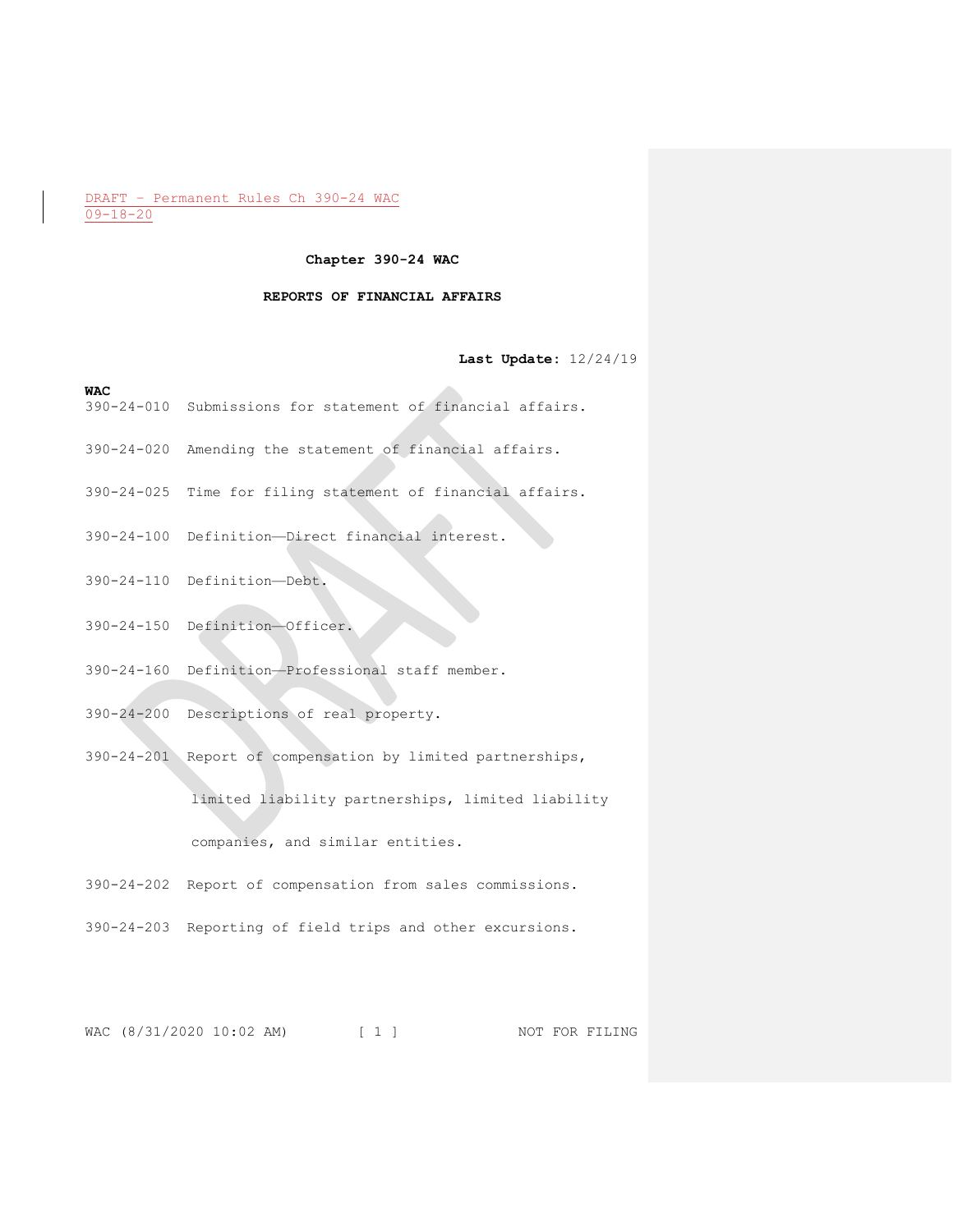- 390-24-205 Reporting on compensation received for legislation prepared, promoted or opposed, for the statement of financial affairs (F-1).
- 390-24-210 Report of officers and directors of financial institutions.
- 390-24-211 Reporting on public or private office held for the statement of financial affairs (F-1).
- 390-24-301 Changes in dollar amounts of reporting thresholds and code values for the statement of financial affairs (F-1).

# **DISPOSITION OF SECTIONS FORMERLY CODIFIED IN THIS CHAPTER**

390-24-030 Forms for reports of public office fund. [Statutory Authority: RCW 42.17.370(1). WSR 86-08-030 (Order 86-02), § 390-24-030, filed 3/26/86; WSR 80-18-028 (Order 80-07), § 390-24-030, filed 12/1/80.] Repealed by WSR 94-05-010, filed 2/3/94, effective 3/6/94. Statutory Authority: RCW 42.17.390.

WAC (8/31/2020 10:02 AM) [ 2 ] NOT FOR FILING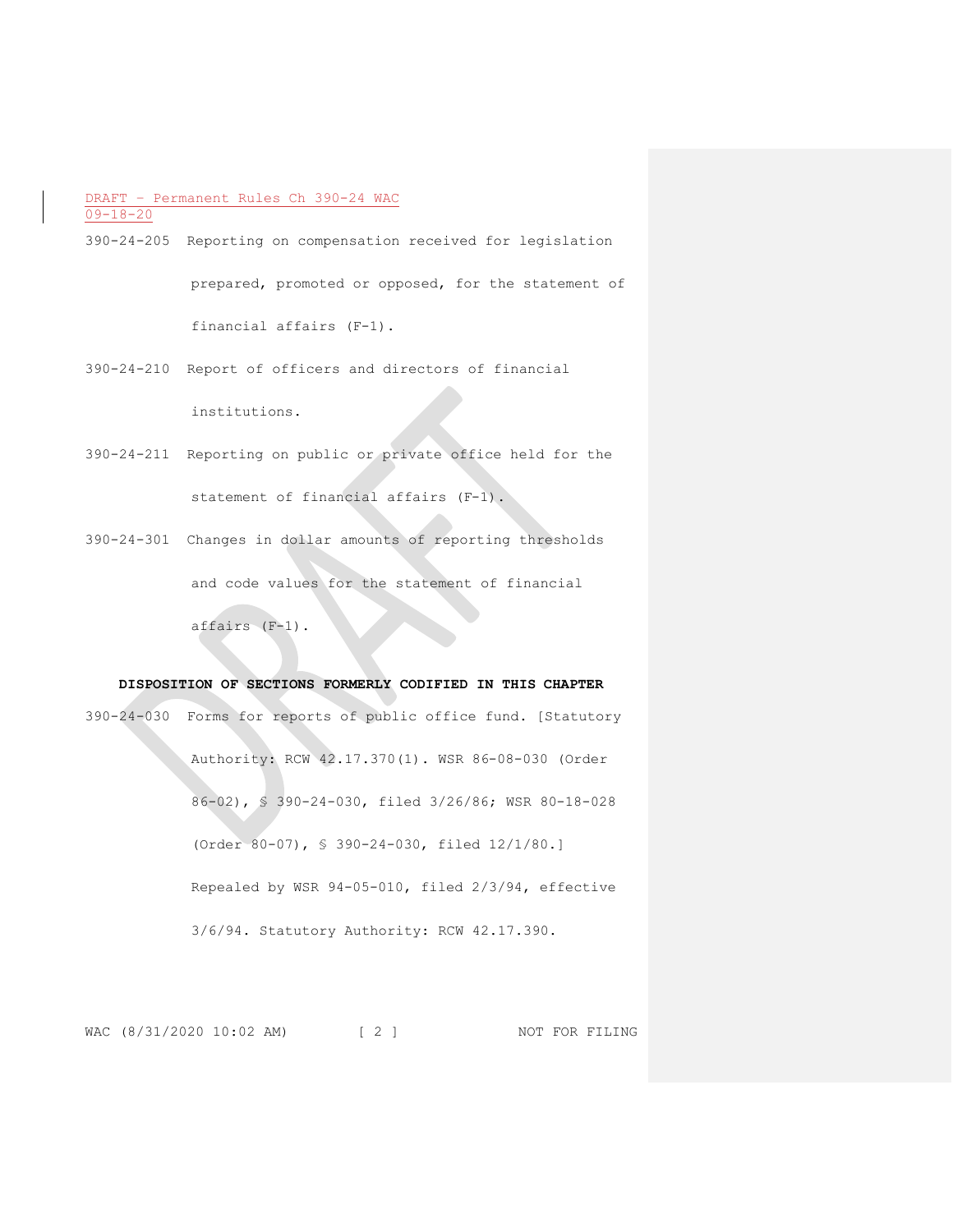- 390-24-031 Public office fund—Establishment and use. [Statutory Authority: RCW 42.17.370. WSR 91-10-057, § 390-24- 031, filed 4/29/91, effective 5/30/91.] Repealed by WSR 94-05-010, filed 2/3/94, effective 3/6/94. Statutory Authority: RCW 42.17.390.
- 390-24-032 Definition—Nonreimbursed public office related expense. [Statutory Authority: RCW 42.17.370(1). WSR 86-21-106 (Order 86-07), § 390-24-032, filed 10/20/86.] Repealed by WSR 20-02-062, filed 12/24/19, effective 1/24/20. Statutory Authority: RCW 42.17A.110(1), 2019 c 428, and 2019 c 261.
- 390-24-105 Definition—Written sworn statement. [Statutory Authority: RCW 42.17A.110. WSR 12-03-002, § 390-24- 105, filed 1/4/12, effective 2/4/12. Statutory Authority: RCW 42.17.370(1). WSR 86-08-030 (Order 86-02), § 390-24-105, filed 3/26/86; Order 62, § 390-24-105, filed 8/26/75.] Repealed by WSR 20-02- 062, filed 12/24/19, effective 1/24/20. Statutory

WAC (8/31/2020 10:02 AM) [ 3 ] NOT FOR FILING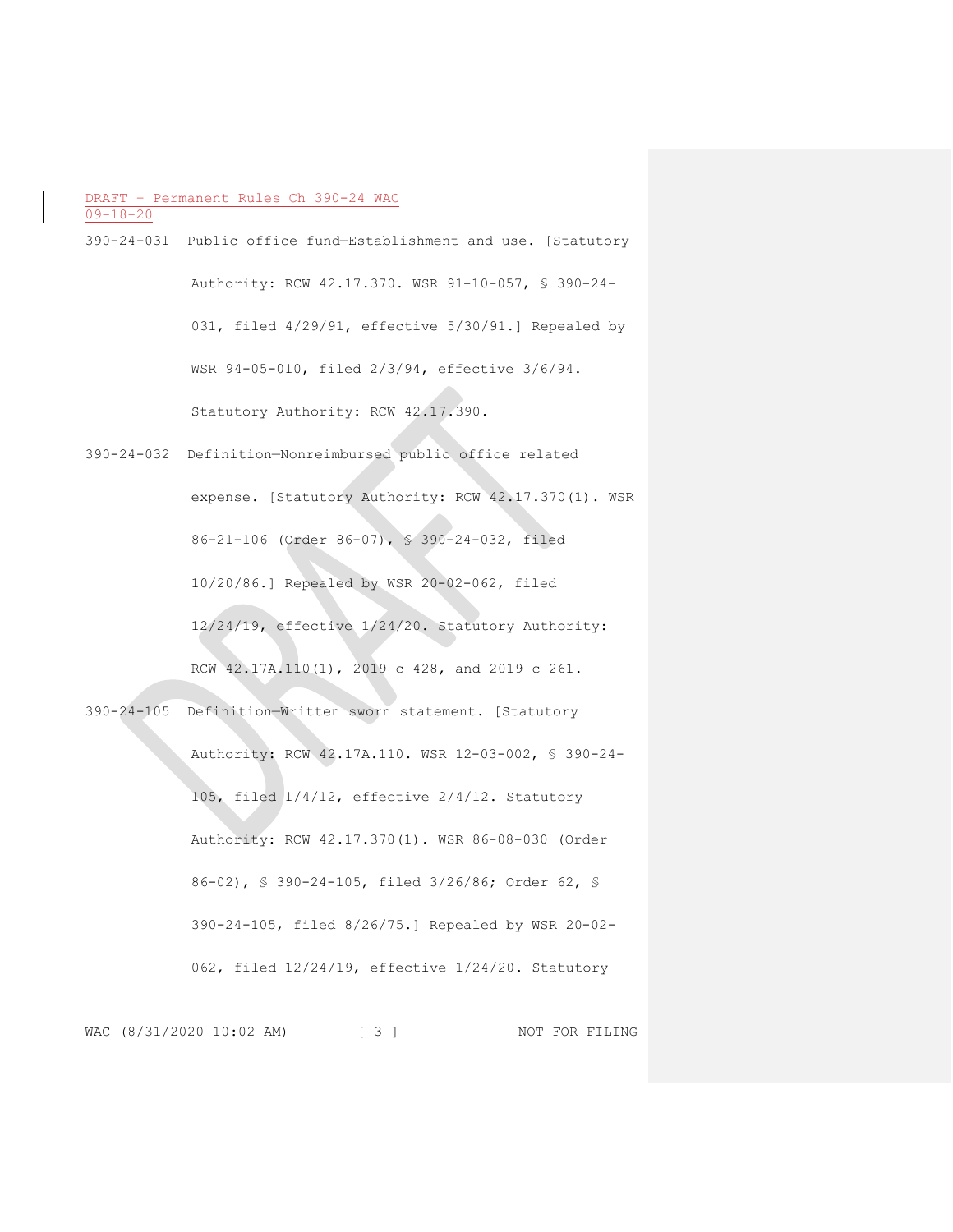Authority: RCW 42.17A.110(1), 2019 c 428, and 2019 c 261.

390-24-300 Form for report by public treasurers. [Order 77, § 390-24-300, filed 6/2/76.] Repealed by WSR 84-05-018 (Order 84-01), filed 2/10/84. Statutory Authority: RCW 42.17.370(1).

## **WAC 390-24-010 Submissions for statement of financial**

**affairs.** The official statement of financial affairs as required by RCW 42.17A.700 is designated "F-1," and is available on the commission's website, www.pdc.wa.gov, and at the Commission Office, Olympia, Washington. [Statutory Authority: RCW 42.17A.110(1), 2019 c 428, and 2019 c 261. WSR 20-02-062, § 390-24-010, filed 12/24/19, effective 1/24/20. Statutory Authority: RCW 42.17A.110(1). WSR 17-22-071, § 390-24-010, filed 10/27/17, effective 11/27/17. Statutory Authority: RCW 42.17A.110 and 42.17A.125(2). WSR 15-01-066, § 390-24-010, filed 12/11/14, effective 1/11/15. Statutory Authority: RCW 42.17A.110. WSR 12-03-002, § 390-24-010, filed 1/4/12, effective 2/4/12. Statutory Authority: RCW 42.17.370. WSR 09-14-061, § 390-24-010, filed 6/29/09, effective 7/30/09; WSR 08-19-058, § 390-24-010, filed 9/12/08, effective 11/5/08. Statutory Authority: RCW 42.17.370(1). WSR 08-01-070, § 390-24-

WAC (8/31/2020 10:02 AM) [ 4 ] NOT FOR FILING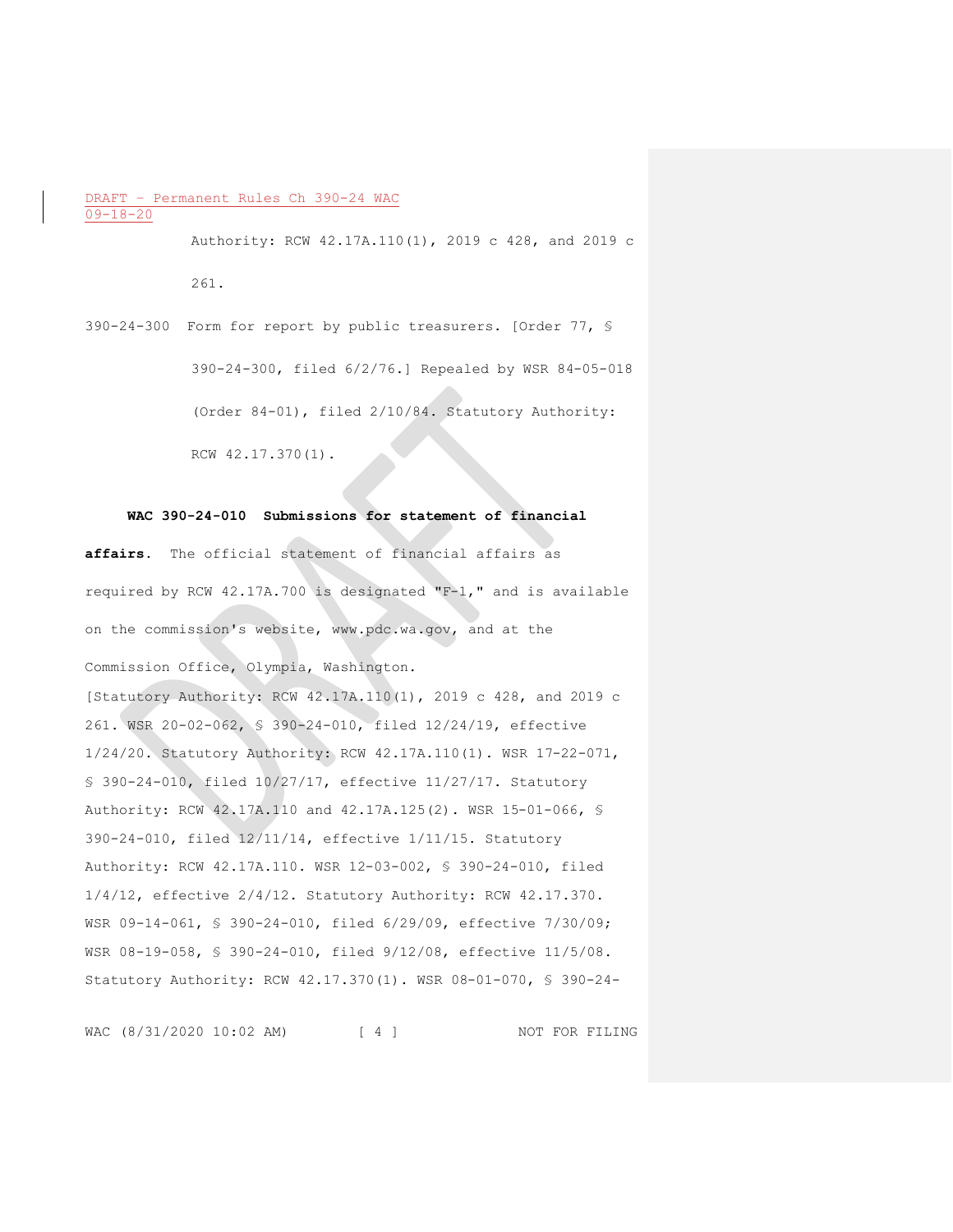010, filed 12/14/07, effective 1/14/08. Statutory Authority: RCW 42.17.370 and 42.17.241 (1)(n). WSR 07-04-084, § 390-24-010, filed 2/5/07, effective 3/8/07. Statutory Authority: RCW 42.17.370. WSR 06-18-034, § 390-24-010, filed 8/28/06, effective 9/28/06; WSR 05-06-070, § 390-24-010, filed 3/1/05, effective 4/1/05; WSR 02-20-036, § 390-24-010, filed 9/24/02, effective 10/25/02. Statutory Authority: RCW 42.17.370(1). WSR 00-22-053, § 390-24-010, filed 10/27/00, effective 11/27/00. Statutory Authority: RCW 42.17.370 (1) and (11) and 42.17.241 (1)(n). WSR 97-23-020, § 390-24-010, filed 11/10/97, effective 1/1/98. Statutory Authority: RCW 42.17.370(1). WSR 96-09-017, § 390-24- 010, filed 4/8/96, effective 5/9/96. Statutory Authority: RCW 42.17.370. WSR 91-24-011, § 390-24-010, filed 11/22/91, effective 12/23/91. Statutory Authority: RCW 42.17.370(1). WSR 88-20-029 (Order 88-04), § 390-24-010, filed 9/29/88; WSR 86-19- 039 (Order 86-06), § 390-24-010, filed 9/12/86; WSR 86-08-030 (Order 86-02), § 390-24-010, filed 3/26/86; WSR 85-24-020 (Order 85-05), § 390-24-010, filed 11/26/85; WSR 84-01-017 (Order 83- 03), § 390-24-010, filed 12/9/83; WSR 80-18-028 (Order 80-07), § 390-24-010, filed 12/1/80; WSR 80-02-055 (Order 80-01), § 390- 24-010, filed 1/17/80; Order 94, § 390-24-010, filed 10/31/77; Order 87, § 390-24-010, filed 11/19/76; Order 62, § 390-24-010, filed 8/26/75; Order 48, § 390-24-010, filed 3/3/75; Order 44, § 390-24-010, filed 9/26/74; Order 6, § 390-24-010, filed 3/23/73.]

WAC (8/31/2020 10:02 AM) [ 5 ] NOT FOR FILING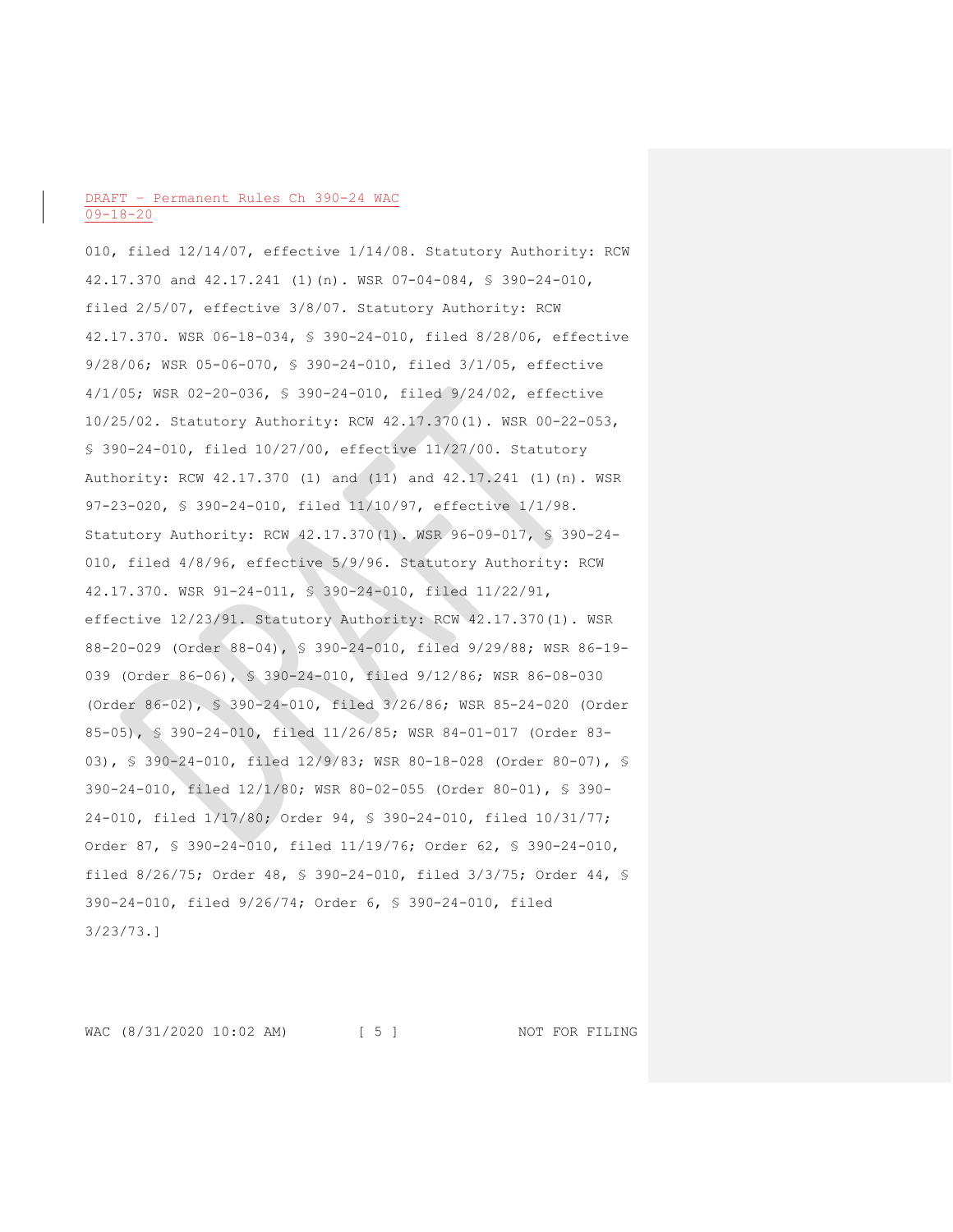#### **WAC 390-24-020 Amending the statement of financial**

**affairs.** (1) The official form for amending statements of financial affairs as required by RCW 42.17A.700 for all persons who have previously filed the F-1 is designated "F-1A."

(2) The annual financial affairs reporting requirement may by filing an F-1A to update information included previously filed F-1, in lieu of filing a new F-1. This may be done for up to three years, after which point a new F-1 filing must be made. The F-1A may be used only to update information required on an F-1.

(3) The commission reserves the right to reject the use of -1A to update information and instead require a new F-1 at time the amendments are confusing or create the commission's executive director to make this determination.

(4) Copies of the F-1A are available on the commission's  $\overline{\text{e}}$ bsite, www.pdc.wa.gov and at the Commission Office, Olympia, Washington. Any paper attachments must be on 8-1/2" x 11" white paper.

WAC (8/31/2020 10:02 AM) [ 6 ] NOT FOR FILING

**Commented [SF1]:** This section is superseded by the new filing system. There is no need for the F-1A form anymore. Furthermore, any amending of the F-1 can be done by accessing the new system (which tracks any changes made).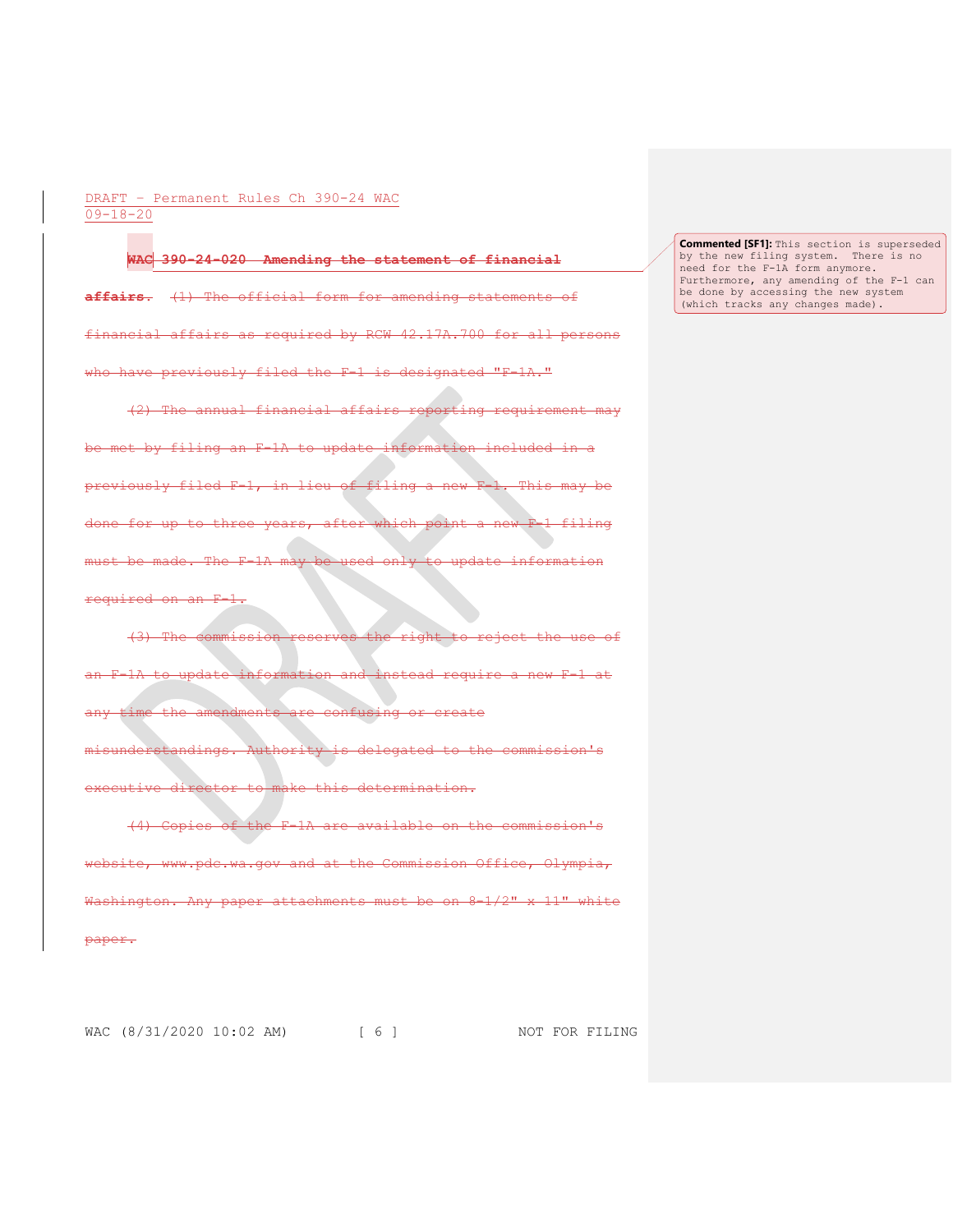[Statutory Authority: RCW 42.17A.110(1), 2019 c 428, and 2019 c 261. WSR 20-02-062, § 390-24-020, filed 12/24/19, effective 1/24/20. Statutory Authority: RCW 42.17A.110(1). WSR 17-22-071, § 390-24-020, filed 10/27/17, effective 11/27/17. Statutory Authority: RCW 42.17A.110 and 42.17A.125(2). WSR 15-01-066, § 390-24-020, filed 12/11/14, effective 1/11/15. Statutory Authority: RCW 42.17A.110. WSR 12-03-002, § 390-24-020, filed 1/4/12, effective 2/4/12. Statutory Authority: RCW 42.17.370. WSR 08-19-058, § 390-24-020, filed 9/12/08, effective 11/5/08. Statutory Authority: RCW 42.17.370(1). WSR 08-01-070, § 390-24- 020, filed 12/14/07, effective 1/14/08. Statutory Authority: RCW 42.17.370. WSR 05-06-070, § 390-24-020, filed 3/1/05, effective 4/1/05; WSR 02-20-036, § 390-24-020, filed 9/24/02, effective 10/25/02. Statutory Authority: RCW 42.17.370(1). WSR 00-22-052, § 390-24-020, filed 10/27/00, effective 11/27/00. Statutory Authority: RCW 42.17.370 (1) and (11) and 42.17.241 (1)(n). WSR 97-23-020, § 390-24-020, filed 11/10/97, effective 1/1/98. Statutory Authority: RCW 42.17.370(1). WSR 96-09-017, § 390-24- 020, filed 4/8/96, effective 5/9/96. Statutory Authority: RCW 42.17.370. WSR 91-24-011, § 390-24-020, filed 11/22/91, effective 12/23/91. Statutory Authority: RCW 42.17.370(1). WSR 86-19-039 (Order 86-06), § 390-24-020, filed 9/12/86; WSR 86-08- 030 (Order 86-02), § 390-24-020, filed 3/26/86; WSR 84-01-017 (Order 83-03), § 390-24-020, filed 12/9/83; WSR 79-11-124 (Order 79-07), § 390-24-020, filed 11/6/79; Order 94, § 390-24-020, filed 10/31/77; Order 87, § 390-24-020, filed 11/19/76; Order

WAC (8/31/2020 10:02 AM) [ 7 ] NOT FOR FILING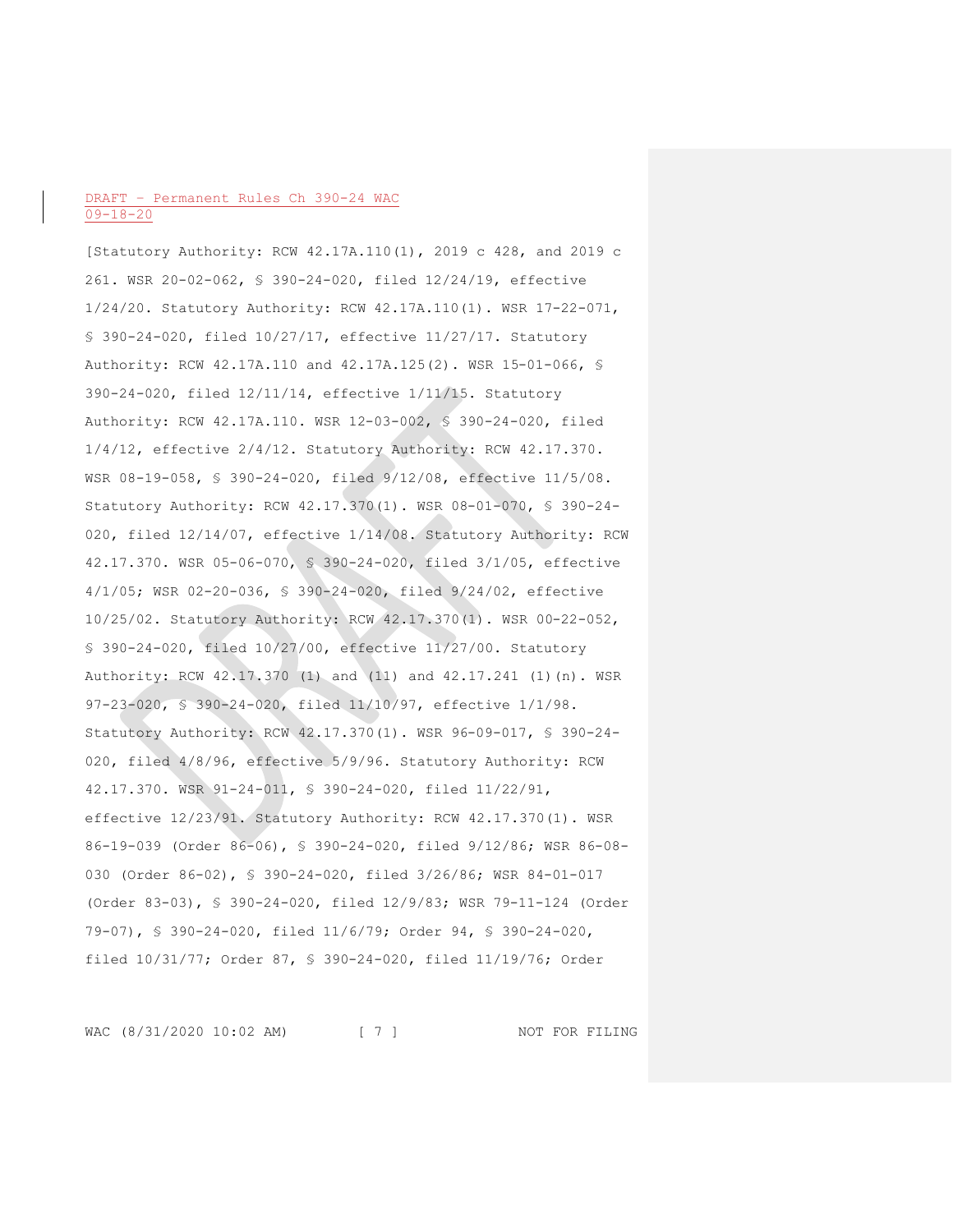62, § 390-24-020, filed 8/26/75; Order 48, § 390-24-020, filed 3/3/75.]

### **WAC 390-24-025 Time for filing statement of financial**

**affairs.** (1) Any person holding elected public office, except as exempted by the terms of RCW 42.17A.700, and any appointed official and professional staff member listed or referenced in RCW 42.17A.700, and any appointed official required to comply with the reporting requirements of RCW 42.17A.700 by any other statute are required to file the F-1 for each partial or full calendar year that such person has served.

(a) For any elected official or officer continuing service from the prior year, the reporting period covers the entire preceding calendar year.

(b) For any officer or official who leaves public office prior to January 1st, the F-1 mustreporting period covers only the portion of the previous year that such person was in office.

 $(b)+(c)$  For any officer or official appointed to office between January through November, or any person who becomes a candidate within the same time period, the  $F-1$  filed

WAC (8/31/2020 10:02 AM) [ 8 ] NOT FOR FILING

**Commented [SF2]:** The changes here are meant to clarify the reporting schedules which were tweaked in the last to agency requires bills, to shore up some gaps and incongruent standards. The changes here try to describe those schedules more succinctly.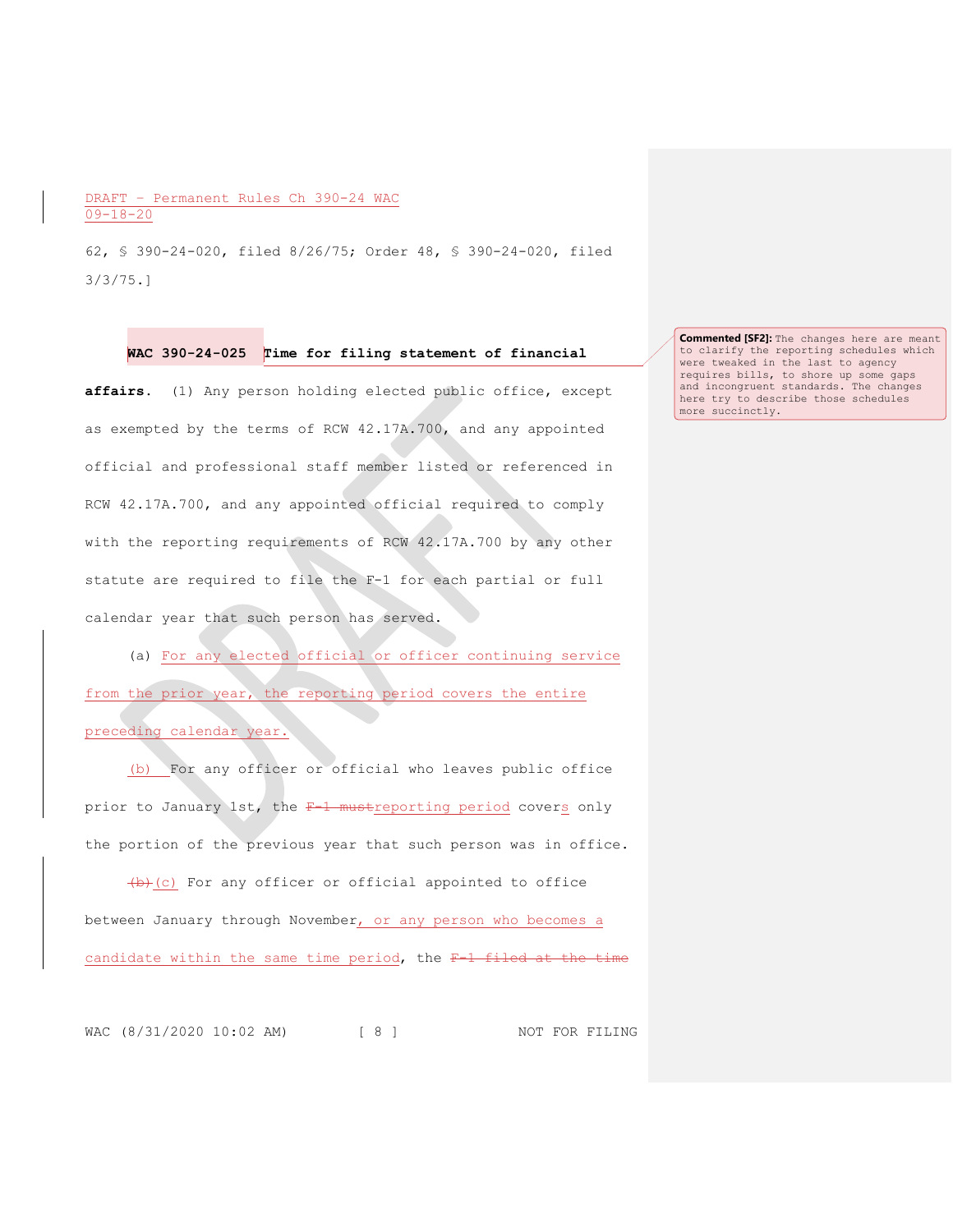of appointment must reporting period covers the immediately preceding twelve-month period from the time of appointment or candidacy [or "from the time the F-1 was filed"]. However, if the appointee or candidate files between January 1st and April 15th and also has a prior obligation to file as an officer or official under (a) of this subsection, then the reporting period covers the period from January 1st of the preceding year through the time of appointment or candidacy in the current year. For any officer or official appointed to office in December, the  $F-1$ filed at the time of appointment must reporting period covers the preceding twelve-month period ending December 31st of the same year.

(2) Any person required to file an F-1 must electronically file the F-1 with the commission under the relevant periods as follows:

(a) For any officer or official continuing service from the prior year, bBetween January 1st and April 15th of each year immediately following the year, or portion of the year served;

(b) For any officer or official who leaves office before January 1st of the following year, either:

WAC (8/31/2020 10:02 AM) [ 9 ] NOT FOR FILING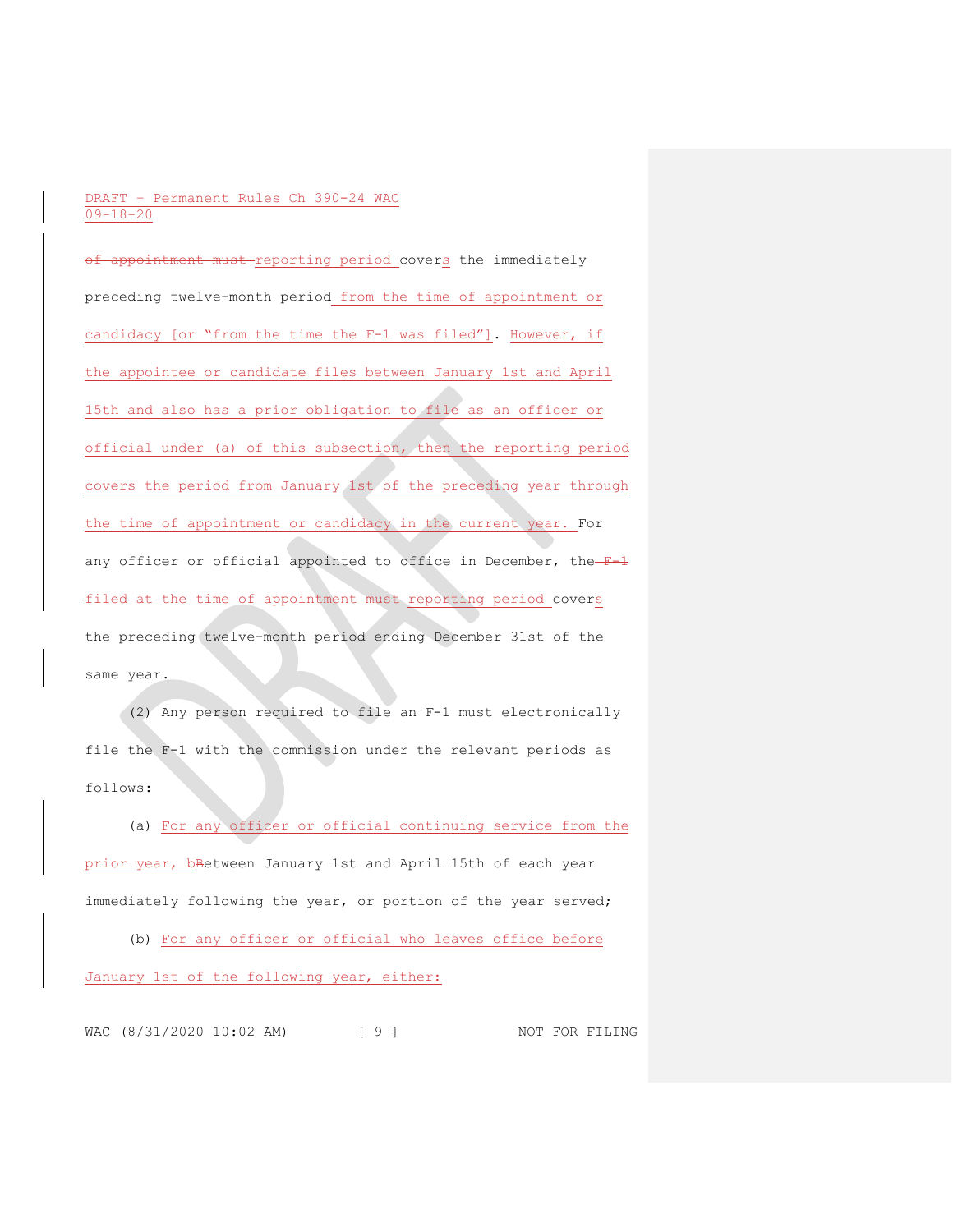(i) As alternative to (a) of this subsection, within Within sixty days of leaving public office, for any officer or official who leaves office before January 1st of the fo<del>llowing year</del>; or

(ii) Between January 1st and April 15th of the year immediately following the portion of the year served; or

(c) For any person appointed to a vacancy in office, or

becoming a candidate, as follows:

(i) Within two weeks of appointment for any person appointed to a vacancy in office for appointment of candidacy beginning during the months of January through November; $\tau$  or

(ii) Bbetween January 1st and January 15th for any person appointed to a vacancy appointment or candidacy beginning in

December.

[Statutory Authority: RCW 42.17A.110(1), 2019 c 428, and 2019 c 261. WSR 20-02-062, § 390-24-025, filed 12/24/19, effective 1/24/20. Statutory Authority: RCW 42.17A.110. WSR 12-03-002, § 390-24-025, filed 1/4/12, effective 2/4/12. Statutory Authority: RCW 42.17.370(1). WSR 86-19-039 (Order 86-06), § 390-24-025, filed 9/12/86; WSR 86-08-030 (Order 86-02), § 390-24-025, filed 3/26/86; WSR 84-01-017 (Order 83-03), § 390-24-025, filed

WAC (8/31/2020 10:02 AM) [ 10 ] NOT FOR FILING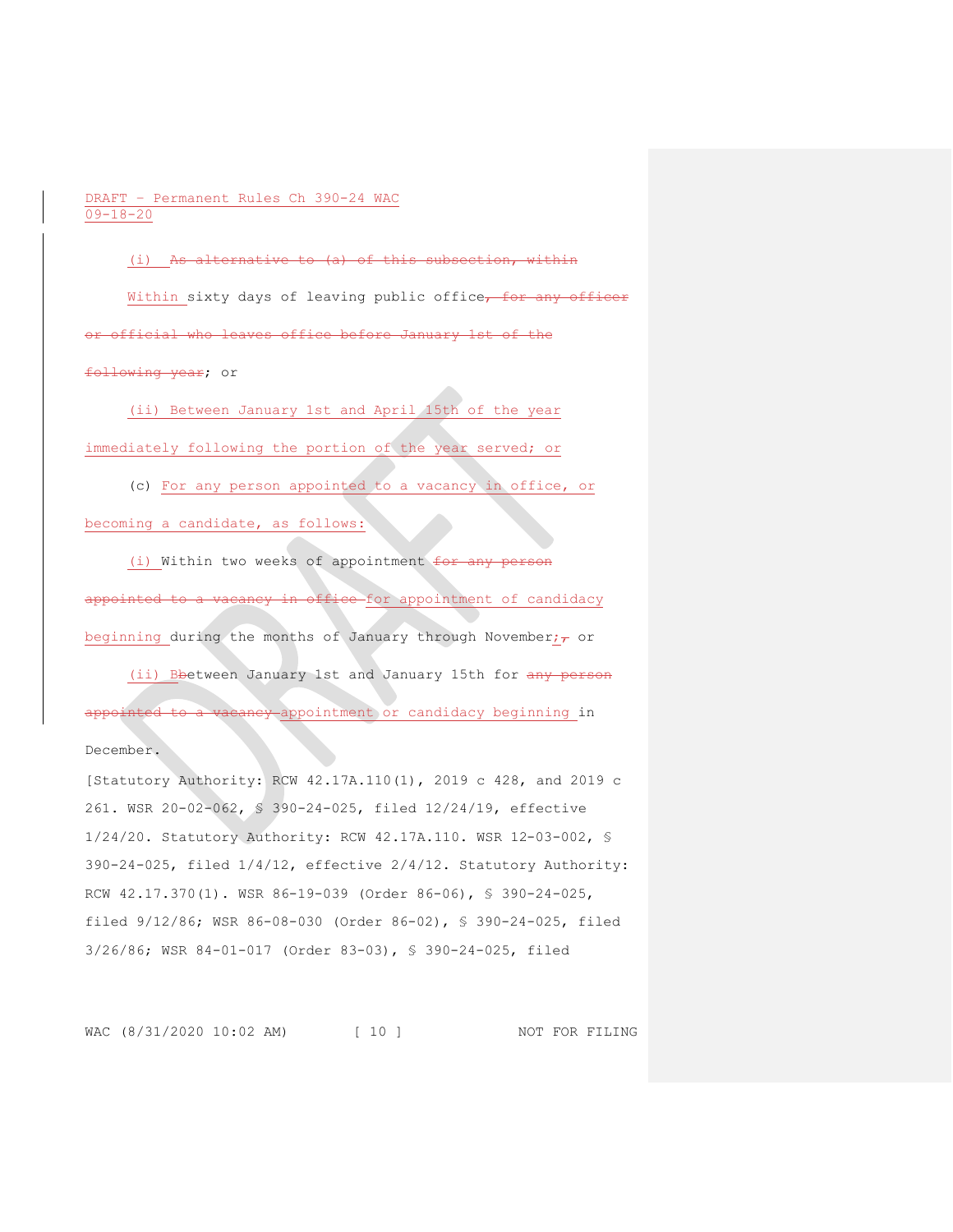12/9/83; WSR 80-03-089 (Order 80-03), § 390-24-025, filed 3/4/80; Order 62, § 390-24-025, filed 8/26/75.]

For the purpose of RCW 42.17A.710 (1)(b), the phrase "direct financial interest" means and includes any direct ownership interest in a bank or savings account, in the cash surrender value of an insurance policy, in stocks, bonds, other securities, evidences of indebtedness, judgments, accounts receivable, and other monetary claims in liquidated amounts.

**WAC 390-24-100 Definition—Direct financial interest.** (1)

The term "direct financial interest" as used in that subsection, shall not be deemed to include:

 $(4a)$  Any direct financial interest which is required to be reported by such elected official or candidate under any other provision of chapter 42.17A RCW; and

(2b) An account receivable by a business entity in the ordinary course of such entity's business.

 $|(2)|$  A direct financial interest in stocks, bonds, or other securities held in an account managed by a commercial broker, where a third party solely (or independently) has decision-

**Commented [SF3]:** This change came out of the F-1 system project, where stocks managed by a third-party broker are reported more generally than selfmanaged portfolios, because the filer presumably does have control of the broker account.

WAC (8/31/2020 10:02 AM) [ 11 ] NOT FOR FILING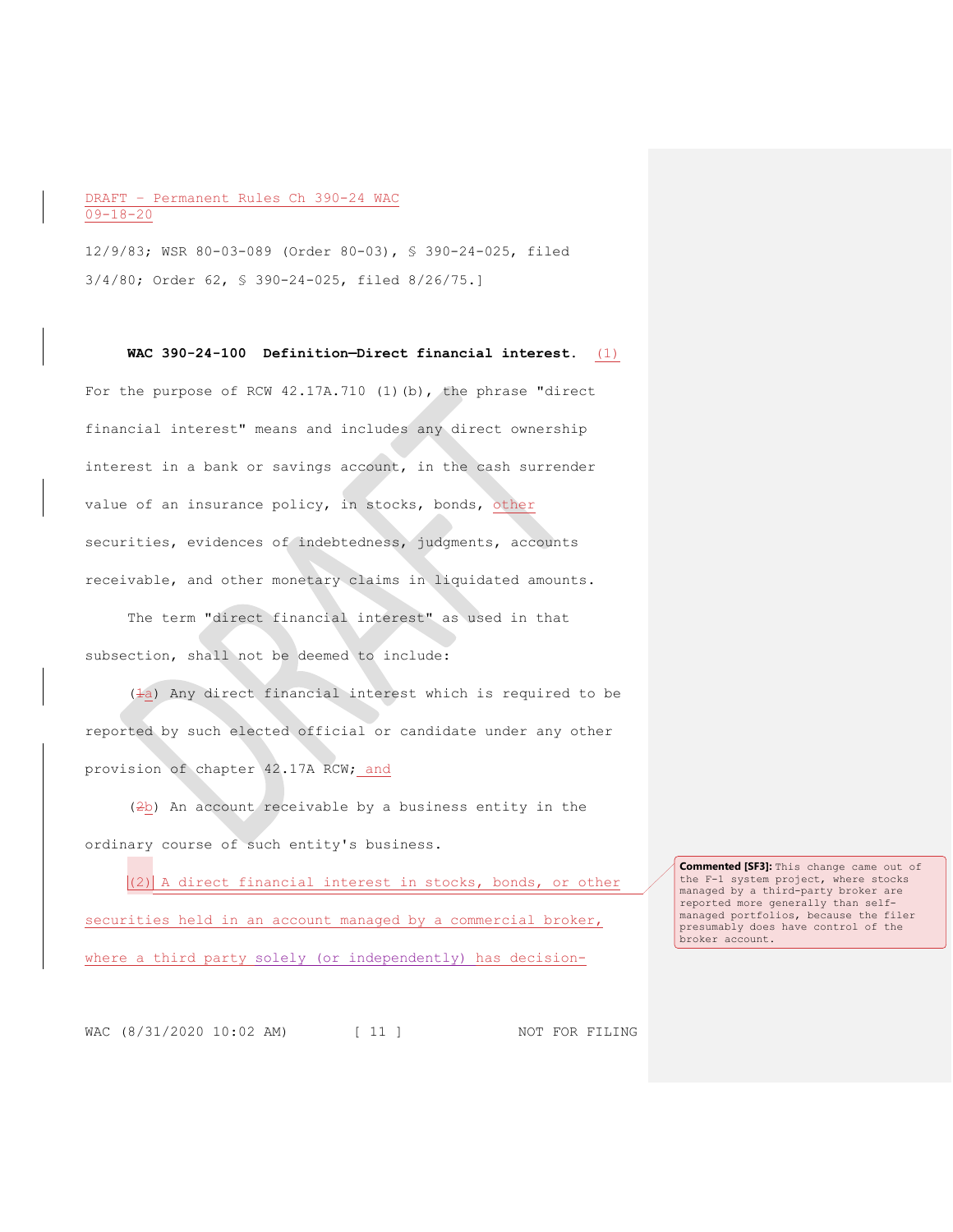making authority of the investment, may be reported under the name and value of the account, rather than the individual

# properties of the portfolio.

[Statutory Authority: RCW 42.17A.110. WSR 12-03-002, § 390-24- 100, filed 1/4/12, effective 2/4/12. Statutory Authority: RCW 42.17.370(1). WSR 86-08-030 (Order 86-02), § 390-24-100, filed 3/26/86; Order 62, § 390-24-100, filed 8/26/75.]

**WAC 390-24-110 Definition—Debt.** (1) For the purpose of RCW 42.17A.710 (1)(c), the term "debt" means and includes a personal obligation or liability to pay or return something of value.

(2) The term "debt" as used in RCW 42.17A.710 (1)(c) shall not be deemed to include:

(a) Aan account payable of a business entity in the ordinary course of such entity's business; or

 $|(b)|$  A contractual promise as quarantor of a debt.

[Statutory Authority: RCW 42.17A.110. WSR 12-03-002, § 390-24- 110, filed 1/4/12, effective 2/4/12. Statutory Authority: RCW 42.17.370(1). WSR 86-08-030 (Order 86-02), § 390-24-110, filed 3/26/86; Order 62, § 390-24-110, filed 8/26/75.]

**Commented [SF4]:** This change would clarify that the personal guarantee of a debt by the filer (ie. the guarantor) is not itself a reportable personal debt of the filer.

WAC (8/31/2020 10:02 AM) [ 12 ] NOT FOR FILING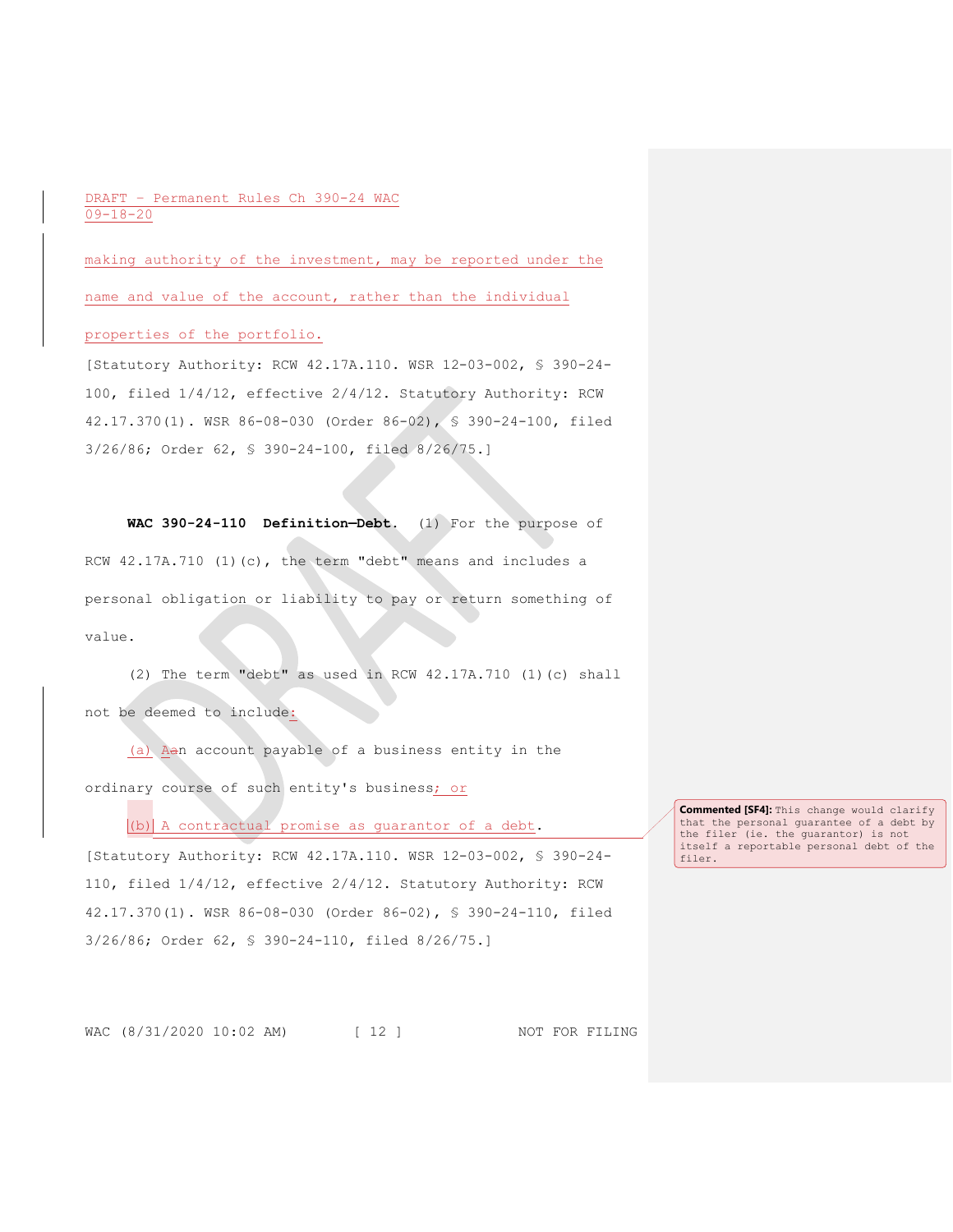**WAC 390-24-150 Definition—Officer.** (1) For the purposes of RCW 42.17A.710 (1)(g) and WAC 390-24-010, the term "officer" or "office held" means and includes:

(a) President, vice president, secretary, treasurer, or some derivation thereof;

(b) One who holds a corporate office; or

(c) An individual who holds a position described as an officer in a corporation's bylaws or who is appointed by the board of directors in accordance with the bylaws, or an individual who acts in an Officer- such capacity without the

# title or appointment.

(2) An individual who has been given the title of "officer" to denote a managerial job classification is not an officer for the purposes of RCW 42.17A.710 (1)(g) and WAC 390-24-010. [Statutory Authority: RCW 42.17A.110 and 42.17A.710 (1)(n). WSR 15-01-067, § 390-24-150, filed 12/11/14, effective 1/11/15.]

**WAC 390-24-160 Definition—Professional staff member.** (1) A professional staff member of the office of the governor and of the legislature includes all individuals retained on a full or

WAC (8/31/2020 10:02 AM) [ 13 ] NOT FOR FILING

**Commented [SF5]:** Clarifies that the definition applies to the various forms of the term as used in statute.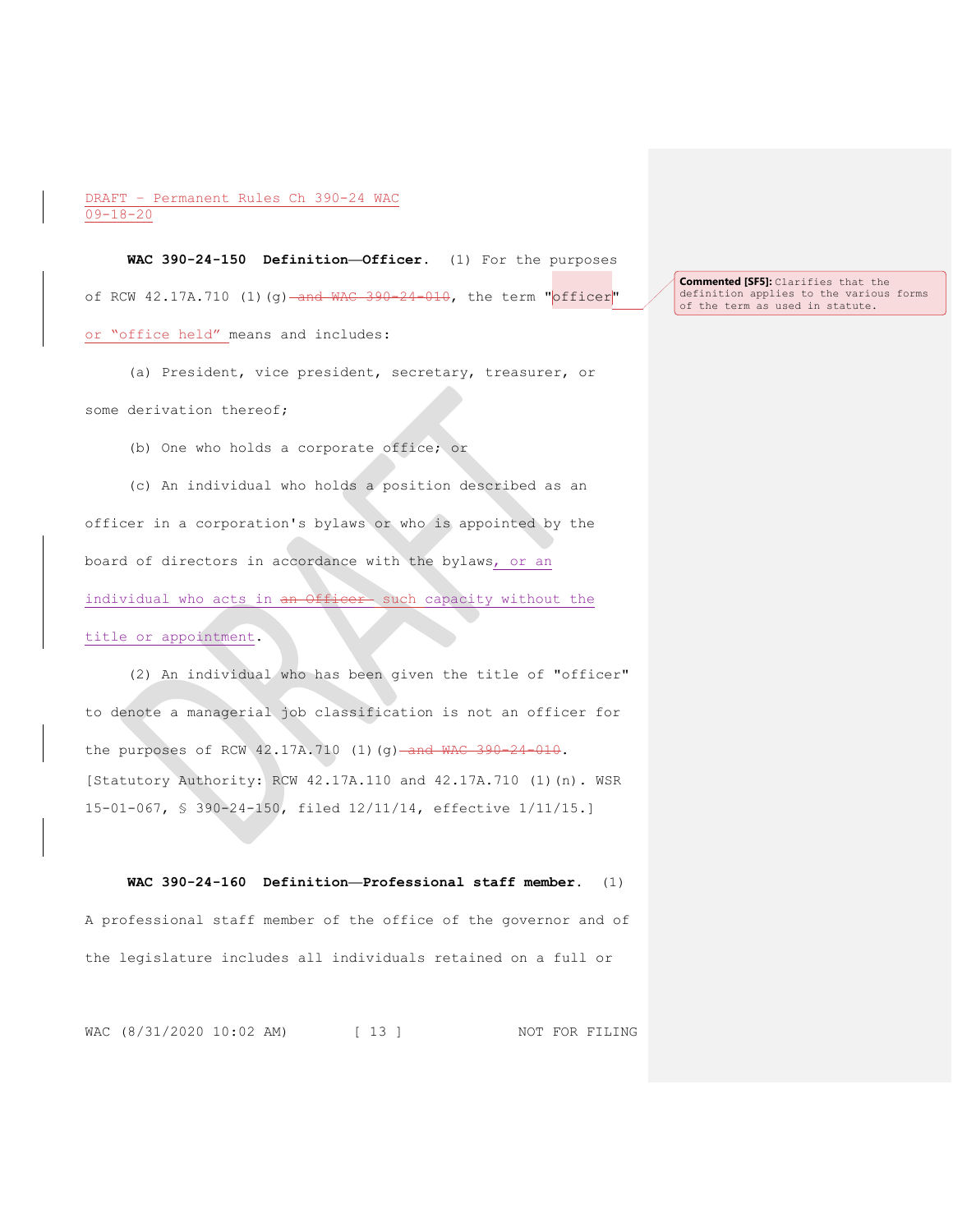part-time basis whose primary responsibilities require the exercise of judgment and discretion in policy related matters including, but not limited to, such individuals who are involved in the development of legislation. A professional staff member does not include individuals retained primarily for clerical, ministerial, or internal accounting and bookkeeping purposes.

(2) The commission needs a complete and accurate list of professional staff members of the governor, the senate, and the house of representatives, in order to properly and fairly administer the personal financial affairs disclosure requirements applicable to executive state officers as defined in RCW 42.17A.705. Each December, the executive director will ask the governor, the secretary of the senate, and the clerk of the house to provide the commission by January 15th, the names and positions of the professional staff members meeting the criteria set forth in subsection (1) of this section, who are expected to be retained during the ensuing year, and to provide periodic updates throughout the year as necessary to reflect changes in professional staff.

WAC (8/31/2020 10:02 AM) [ 14 ] NOT FOR FILING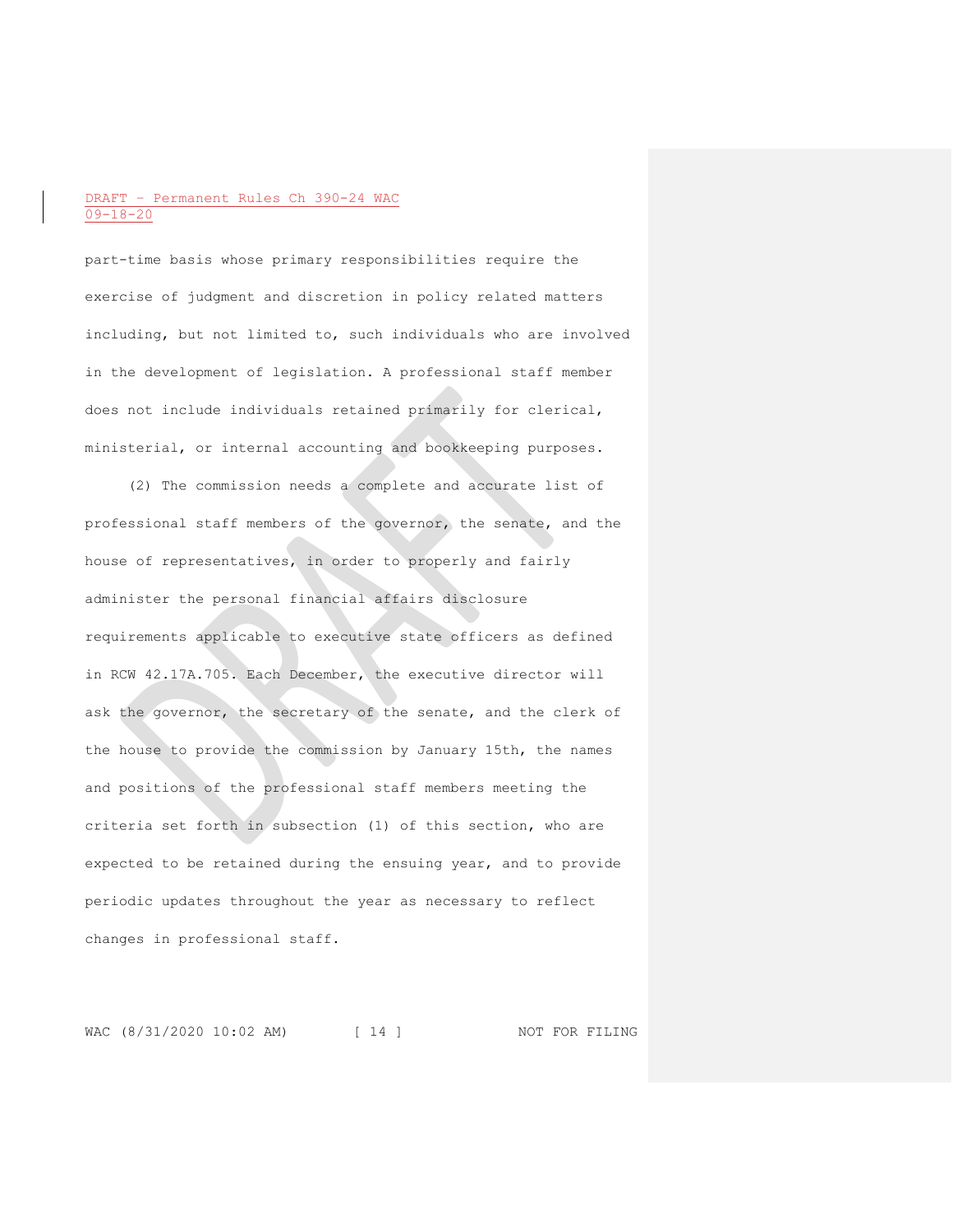[Statutory Authority: RCW 42.17A.110(1), 2019 c 428, and 2019 c 261. WSR 20-02-062, § 390-24-160, filed 12/24/19, effective 1/24/20. Statutory Authority: RCW 42.17A.110. WSR 13-11-009, § 390-24-160, filed 5/2/13, effective 6/2/13; WSR 12-03-002, § 390-24-160, filed 1/4/12, effective 2/4/12. Statutory Authority: RCW 42.17.390. WSR 94-05-010, § 390-24-160, filed 2/3/94, effective 3/6/94. Statutory Authority: RCW 42.17.370(1). WSR 86- 08-030 (Order 86-02), § 390-24-160, filed 3/26/86; Order 88, § 390-24-160, filed 12/29/76.]

**WAC 390-24-200 Descriptions of real property.** (1) For the purposes of reporting real property as required by RCW 42.17A.710 (1)(h) through (k), the filer must list the street address of each parcel, the assessor's parcel number, the abbreviated legal description appearing on property tax statements, or the complete legal description. Each property description must be followed by the name of the county in which the property is located.

(2) Pursuant to  $RCW$  42.17A.710(2), a judge, prosecutor, sheriff, or their immediate family member who is required under RCW 42.17A.710 (1)(h) through (k) to disclose the personal

**Commented [SF6]:** For consideration: Does the judge, sheriff, prosecutor exemption include deputies, pro-tem judges? This is an issue that has been raised in customer service advice. The law does not expressly include deputies, although such offices may share similar concerns as the elected officials. The issue can come up particularly with families members of filers.

I am providing a possible draft here to consider if the Commission wants to include deputies. The draft here proposes a distinction between fulltime deputies and pro-tem or other temporary appointees:

"(3) For purposes of RCW 42.17A.710(2) and this section, a judge, prosecutor, and sheriff includes full-time nonelected positions, such as deputy prosecutor or sheriff, but does not include temporarily appointed positions, such as special prosecutor, or judge pro-tem."

**Commented [SF7R6]:** Another alternative to include part-time positions:

"(3) For purposes of RCW 42.17A.710(2) and this section, a judge, prosecutor, and sheriff includes non-elected positions, such as deputy prosecutor or sheriff, and temporarily appointed positions, such as special prosecutor, or judge pro-tem."

WAC (8/31/2020 10:02 AM) [ 15 ] NOT FOR FILING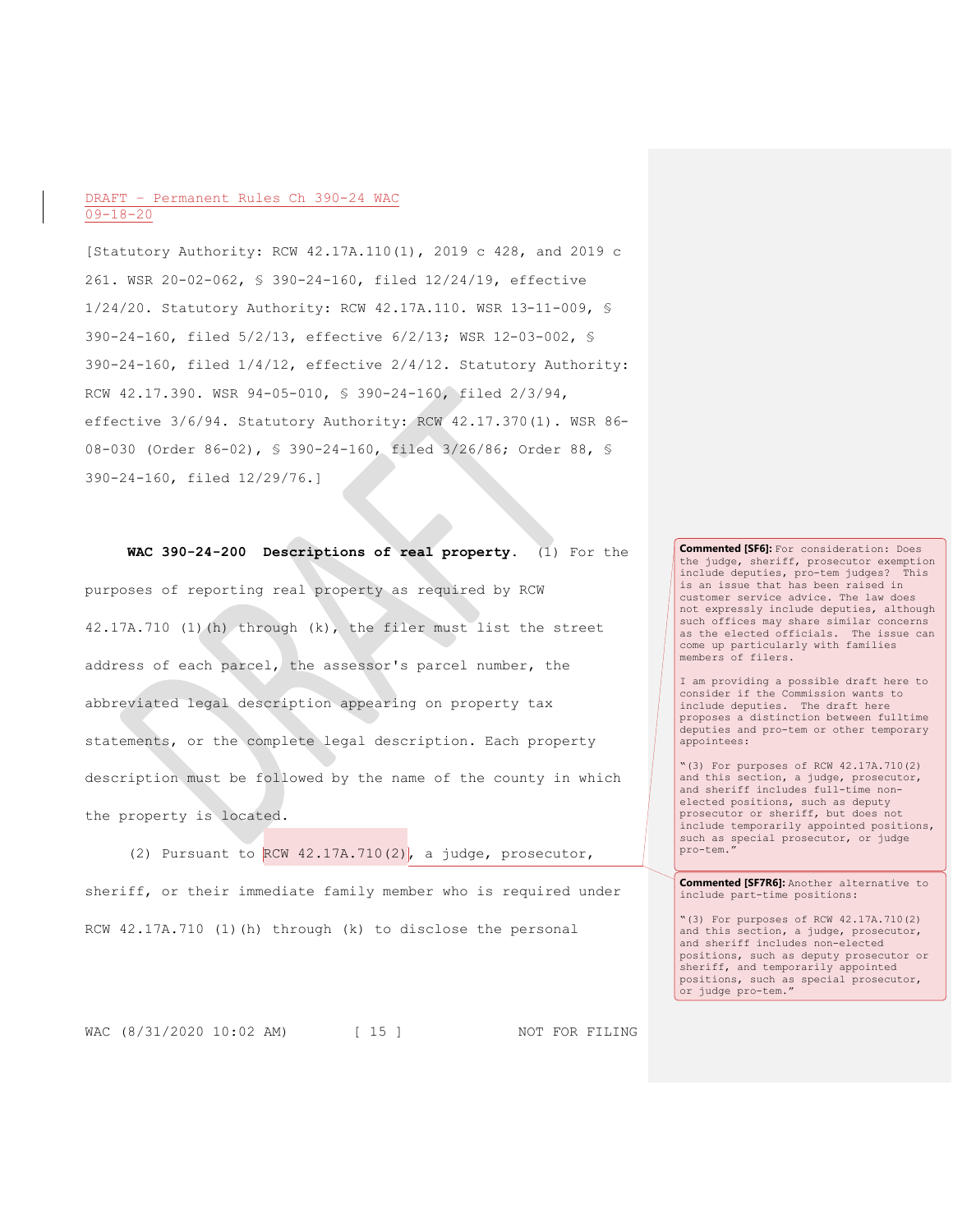residence of the judge, prosecutor, or sheriff, may satisfy that reporting requirement by instead reporting:

(a) The city or town; and

(b) The type of residence, such as a single-family or multifamily residence, and the nature of ownership.

[Statutory Authority: RCW 42.17A.110(1), 2019 c 428, and 2019 c 261. WSR 20-02-062, § 390-24-200, filed 12/24/19, effective 1/24/20. Statutory Authority: RCW 42.17A.110. WSR 12-03-002, § 390-24-200, filed 1/4/12, effective 2/4/12. Statutory Authority: RCW 42.17.370(1). WSR 02-03-018, § 390-24-200, filed 1/4/02, effective 2/4/02. Statutory Authority: RCW 42.17.370. WSR 01-10- 053, § 390-24-200, filed 4/26/01, effective 6/1/01. Statutory Authority: RCW 42.17.370(1). WSR 88-20-029 (Order 88-04), § 390- 24-200, filed 9/29/88; WSR 86-08-030 (Order 86-02), § 390-24- 200, filed 3/26/86; Order 63, § 390-24-200, filed 9/10/75.]

**WAC 390-24-201 Report of compensation by limited partnerships, limited liability partnerships, limited liability companies, and similar entities.** For the purposes of filing financial disclosures required by RCW 42.17A.710:

WAC (8/31/2020 10:02 AM) [ 16 ] NOT FOR FILING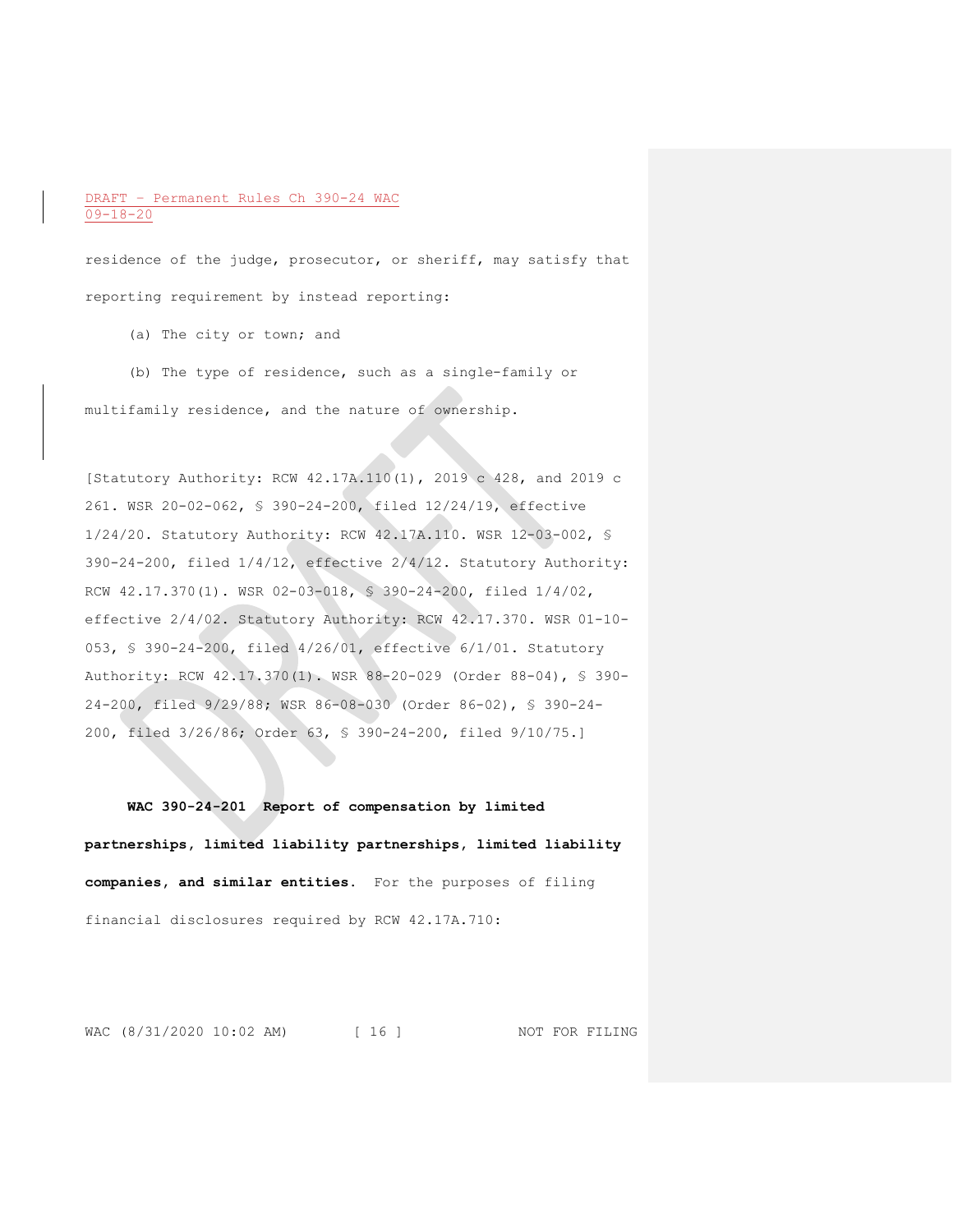(1) The terms partnership, general partnership, limited partnership, limited liability partnership, and limited liability company as defined in Title 25 RCW will apply.

(2) Persons who have a partnership or membership in limited partnerships, limited liability partnerships, limited liability ompanies, and similar entities including professional limited liability companies, shall file a personal financial affairs form (PDC F-1) as required in RCW 42.17A.710, and shall also p (3) of this section.

(3) A person filing a personal financial affairs statement shall report the name of any limited partnership, limited liability partnership, limited liability company, professional limited liability company, and similar entity in which a partnership or membership is held by the person or member of the person's immediate family- holds: and any

(a) Any office, directorship, or any general partnership interest, including the title held, and

(b) Any ownership interest of ten percent or more .

WAC (8/31/2020 10:02 AM) [ 17 ] NOT FOR FILING

**Commented [SF8]:** These changes clarify that ownership interest is reported only if the filer has over 10 percent ownership in an entity.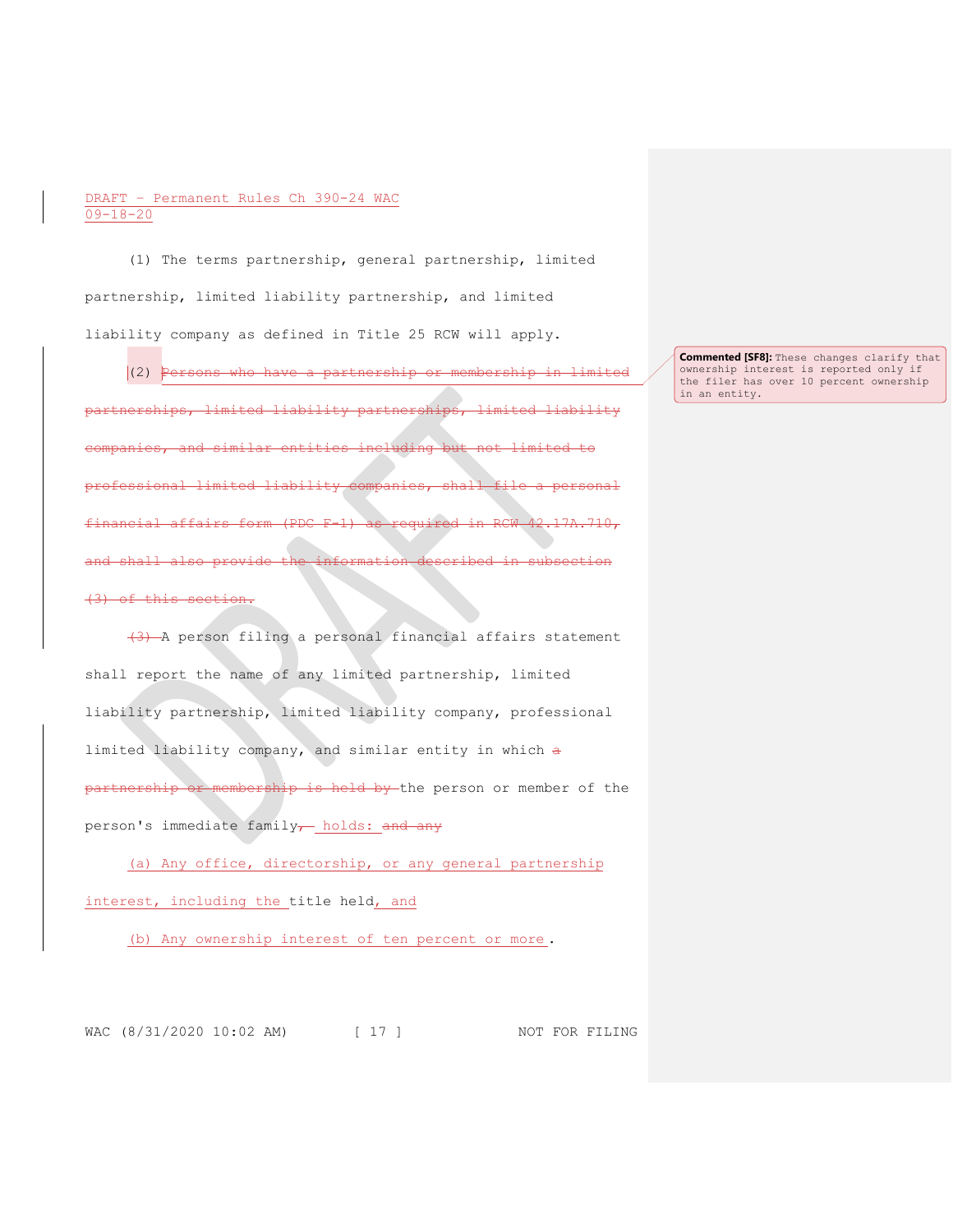(3) In addition to the requirements under subsection (2) of this section, t#he person shall also report the following:

(a) Regarding a governmental unit in which the filer seeks or holds any office or position, if the entity has received compensation during the reporting period from the governmental unit, the value of the compensation and the consideration given or performed in exchange for the compensation; and

(b) The name of each governmental unit, corporation, partnership, joint venture, sole proprietorship, association, union, or other business or commercial entity from which the entity has received compensation in the amount equal to or greater than the amount specified in WAC 390-24-010 and 390-24- 020 (the F-1 reporting forms) during the reporting period and the consideration given or performed in exchange for the compensation.

[Statutory Authority: RCW 42.17A.110. WSR 12-03-002, § 390-24- 201, filed 1/4/12, effective 2/4/12. Statutory Authority: RCW 42.17.241 (1)(n) and 42.17.370. WSR 06-21-010, § 390-24-201, filed 10/6/06, effective 11/6/06.]

WAC (8/31/2020 10:02 AM) [ 18 ] NOT FOR FILING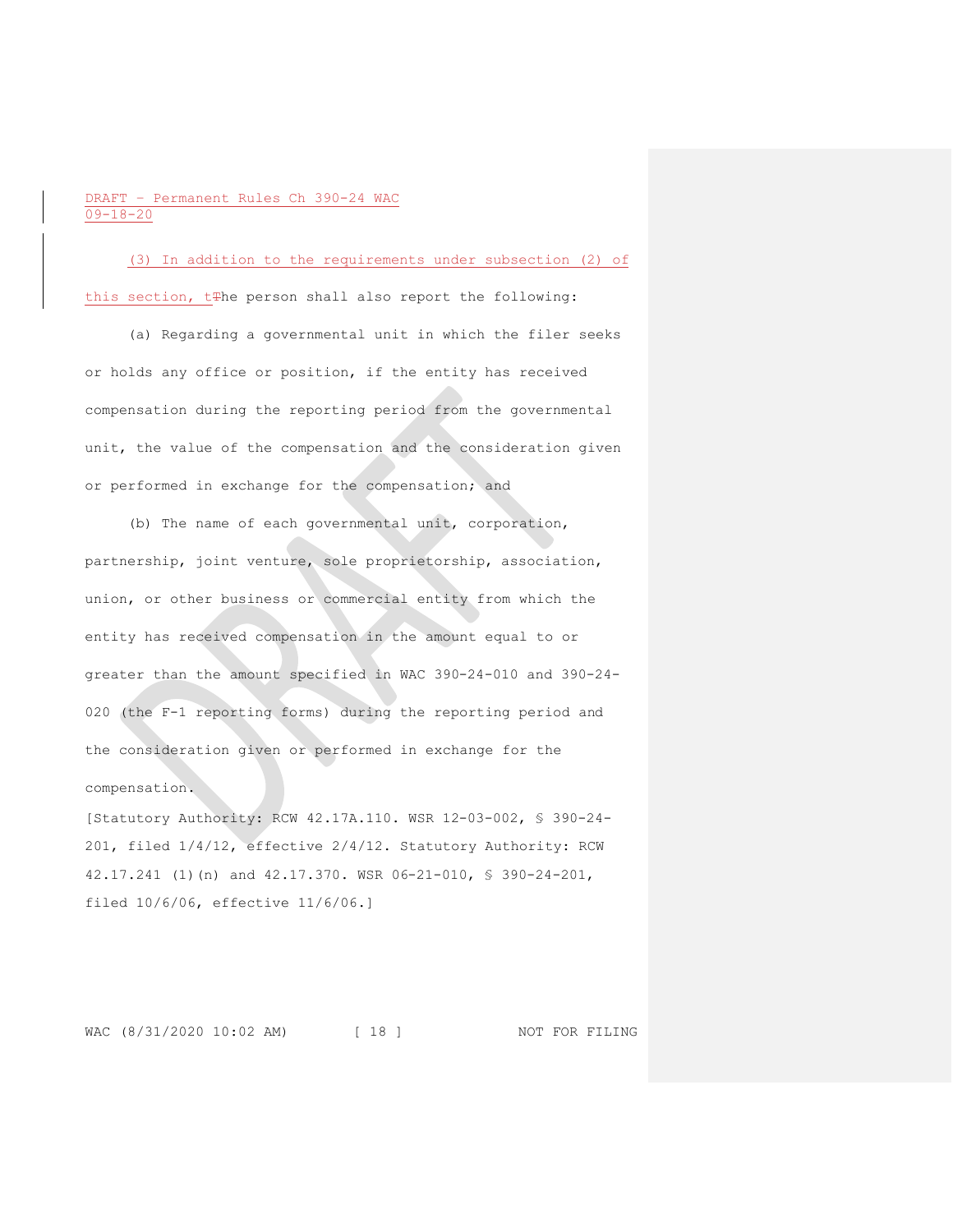#### **WAC 390-24-202 Report of compensation from sales**

**commissions.** When a person receives compensation in the form of a commission on sales, the reporting of the compensation, required in RCW 42.17A.710, shall include:

(1) The name and address of the person or persons through whom a commission was paid;

(2) For purposes of RCW 42.17A.710 (1)(f), the name and address of each person (other than an individual) for whom a service was rendered or to whom a product was sold that resulted in a commission of \$2,400 or more in the aggregate;

(3) For purposes of RCW 42.17A.710 (1)(g)(i), the name and address of each governmental unit for whom a service was rendered or to whom a product was sold that resulted in a commission;

(4) For purposes of RCW 42.17A.710 (1)(g)(ii), the name and address of each person (other than an individual) for whom a service was rendered or to whom a product was sold that resulted in a commission of \$12,000 or more in the aggregate. [Statutory Authority: RCW 42.17A.110 and 42.17A.125(2). WSR 15- 01-066, § 390-24-202, filed 12/11/14, effective 1/11/15. Statutory Authority: RCW 42.17A.110. WSR 12-03-002, § 390-24-

WAC (8/31/2020 10:02 AM) [ 19 ] NOT FOR FILING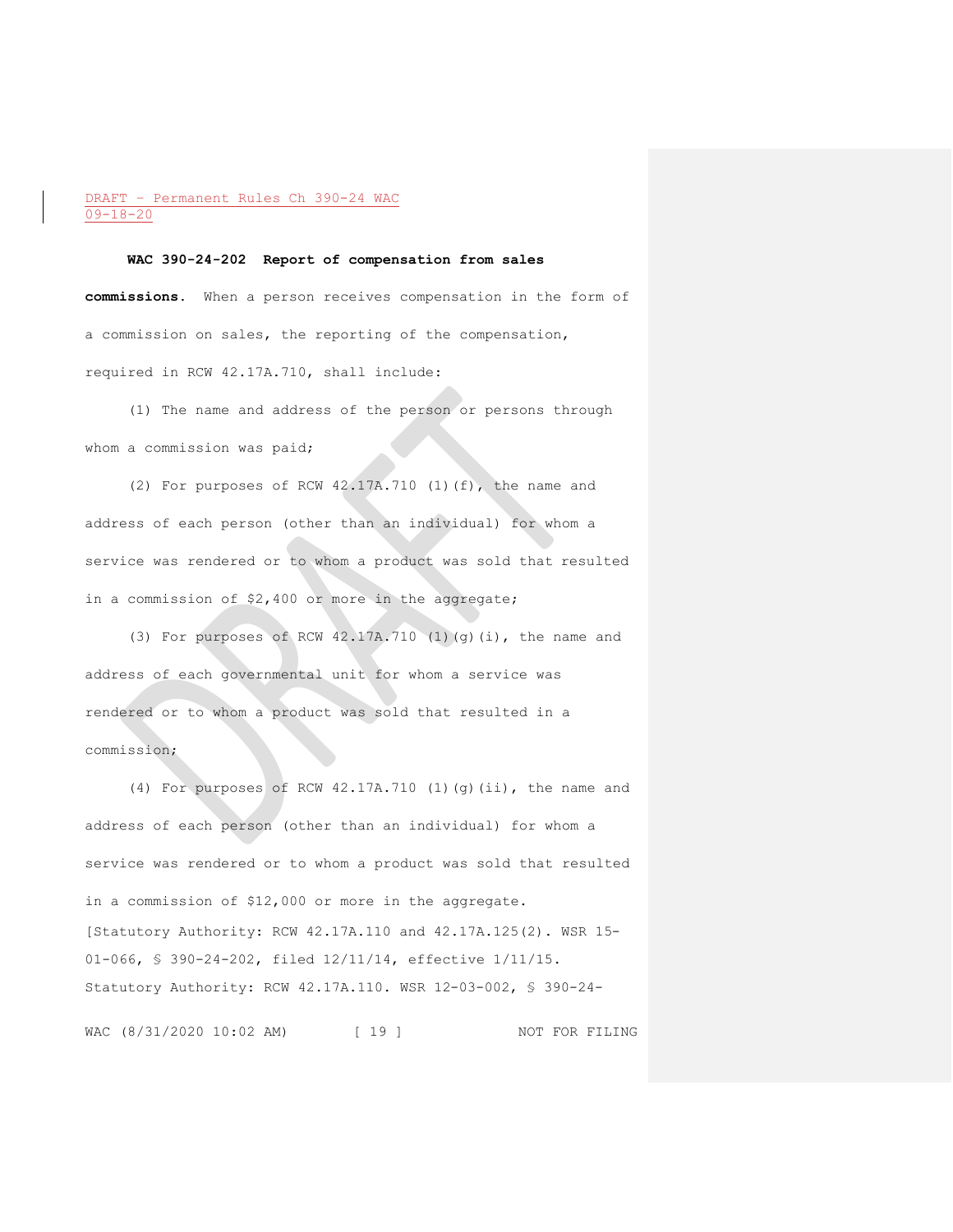202, filed 1/4/12, effective 2/4/12. Statutory Authority: RCW 42.17.370(1). WSR 08-01-070, § 390-24-202, filed 12/14/07, effective 1/14/08. Statutory Authority: RCW 42.17.370. WSR 92- 08-105, § 390-24-202, filed 4/1/92, effective 5/2/92.]

## **WAC 390-24-203 Reporting of field trips and other**

**excursions.** (1) All persons required to file reports pursuant to RCW 42.17A.615 who provide field trips or other excursions to elected and appointed officials, and other individuals required to file the Personal Financial Affairs Statement (PDC Form F-1) shall file, on the appropriate monthly L-2 or L-2 Memo Report, the identity of persons attending the field trip or other excursion along with the date, pro rata cost, and a brief description of the field trip or other excursion.

(2) All persons required to file pursuant to RCW 42.17A.710 who attend a field trip or other excursion paid for or provided by a lobbyist, lobbyist employer, or other person paying for or providing field trips or other excursions shall report the date, name of the person paying for or providing the field trip or excursion, pro rata cost attributable to the filer, applicable code value, and a brief description of the field trip or other

WAC (8/31/2020 10:02 AM) [ 20 ] NOT FOR FILING

**Formatted:** Highlight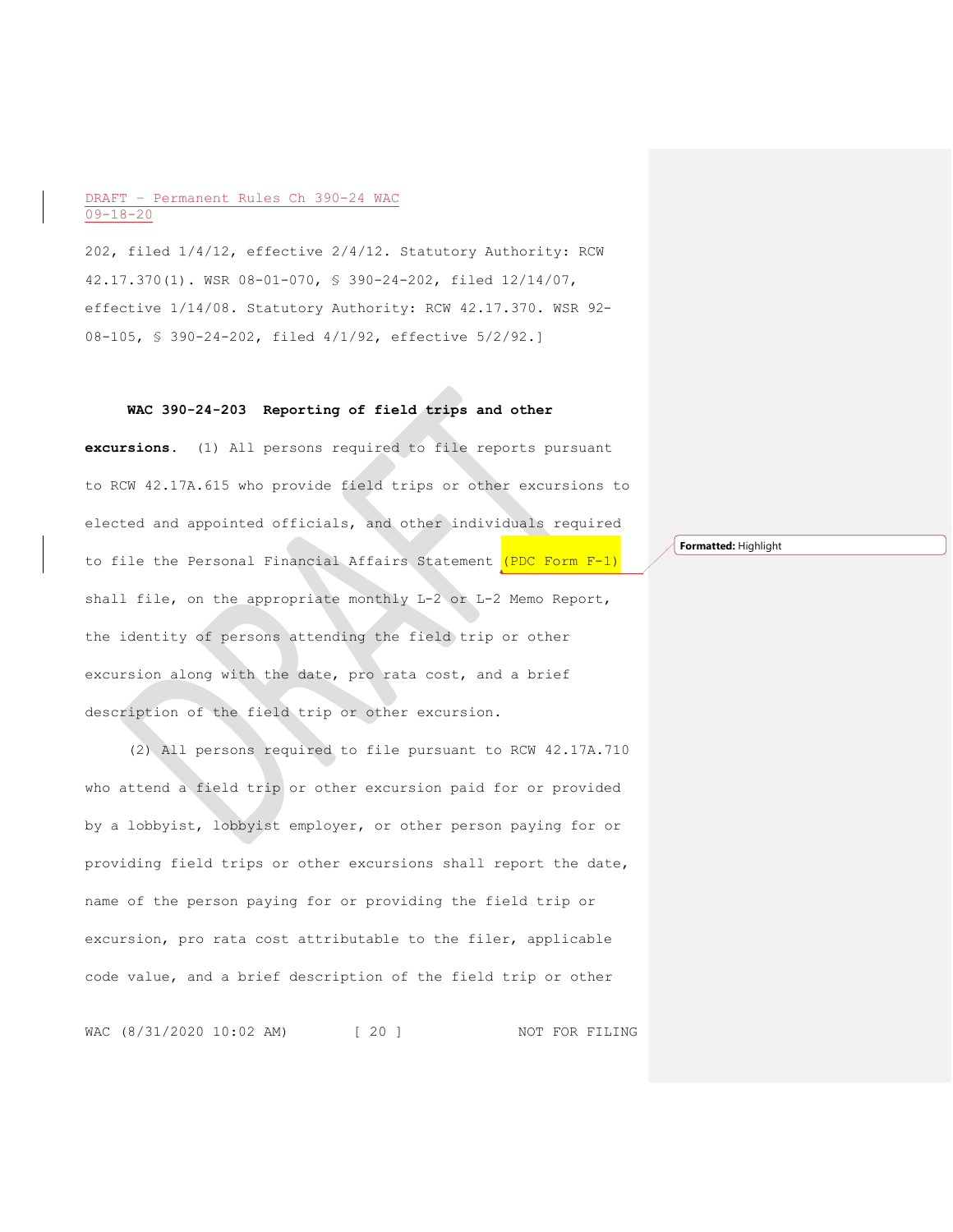excursion as part of the F-1 statement that covers the date of the field trip or other excursion. [Statutory Authority: RCW 42.17A.110. WSR 12-03-002, § 390-24- 203, filed 1/4/12, effective 2/4/12. Statutory Authority: RCW 42.17.370(1). WSR 00-22-059, § 390-24-203, filed 10/27/00, effective 11/27/00.]

**WAC 390-24-205 Reporting on compensation received for legislation prepared, promoted or opposed, for the statement of financial affairs (F-1).** Pursuant to RCW 42.17A.710(1)(e), as part of the F-1, unless part of their duties as an elected official, state executive officer, or professional staff member of a governmental entity, if an official has prepared, provided, or opposed any legislation, rule, rate, or standard for compensation, the official must provide information regarding:

(1) Each person for whom such services have been provided and the subject area about which the reporting official has prepared, promoted or opposed legislation, rule, rate, or standard; and

(2) The current or deferred compensation received or promised for said service for each person.

WAC (8/31/2020 10:02 AM) [ 21 ] NOT FOR FILING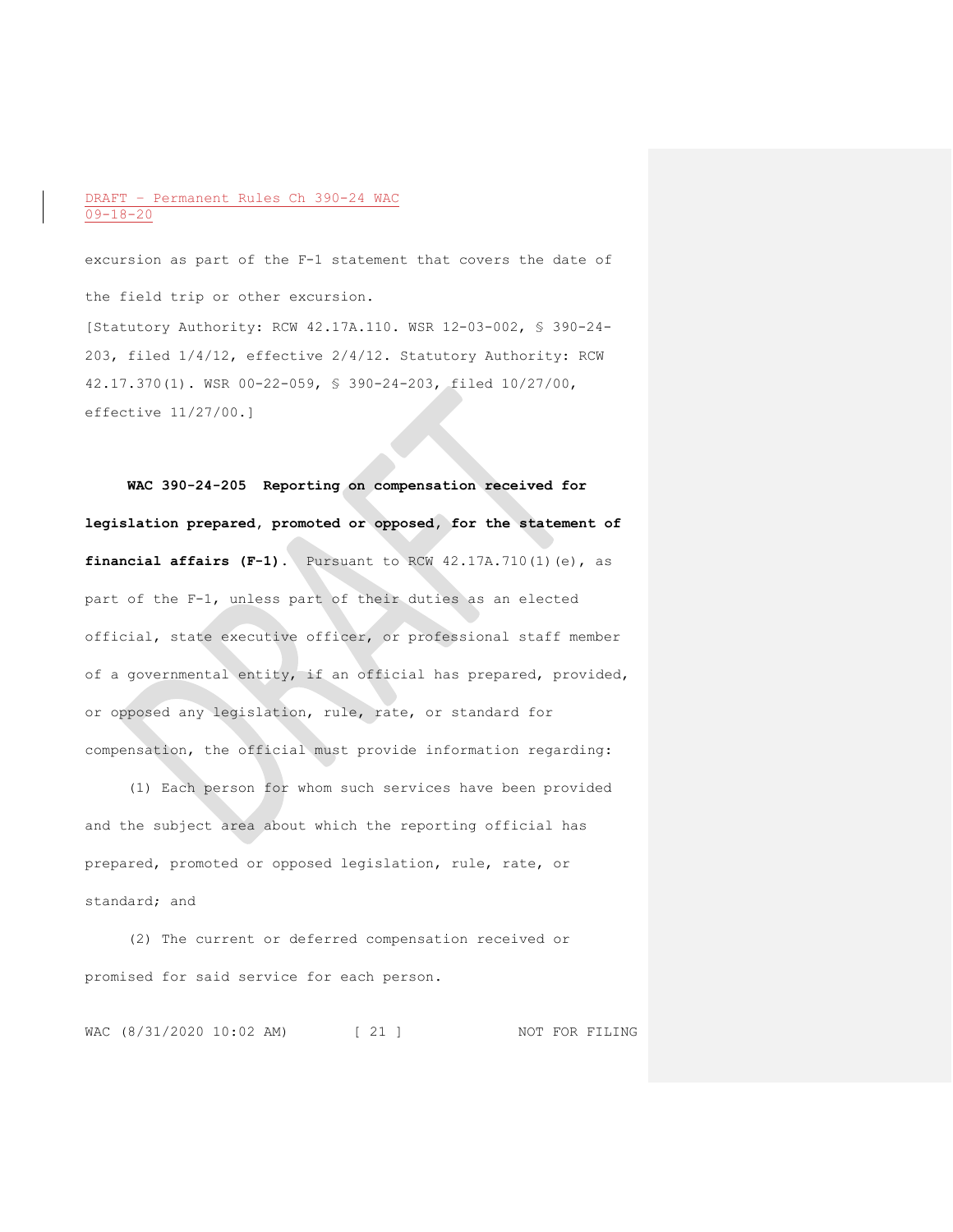[Statutory Authority: RCW 42.17A.110(1), 2019 c 428, and 2019 c 261. WSR 20-02-062, § 390-24-205, filed 12/24/19, effective 1/24/20. Statutory Authority: RCW 42.17.370(1). WSR 86-08-030 (Order 86-02), § 390-24-205, filed 3/26/86; Order 90, § 390-24- 205, filed 1/20/77.]

#### **WAC 390-24-210 Report of officers and directors of**

**financial institutions.** An elected official or candidate who is an officer or director of a financial institution may comply in part with RCW 42.17A.710 (1)(g)(ii) by incorporating by reference a list of the financial institution's officers and directors if such a list has been filed with the commission by the financial institution in the current year. [Statutory Authority: RCW 42.17A.110. WSR 12-03-002, § 390-24- 210, filed 1/4/12, effective 2/4/12. Statutory Authority: RCW 42.17.370(1). WSR 86-08-030 (Order 86-02), § 390-24-210, filed 3/26/86; Order 77, § 390-24-210, filed 6/2/76.]

**WAC 390-24-211 Reporting on public or private office held for the statement of financial affairs (F-1).** (1) An elected official or executive state officer is not required to report the office, directorship, or position held in a public or

WAC (8/31/2020 10:02 AM) [ 22 ] NOT FOR FILING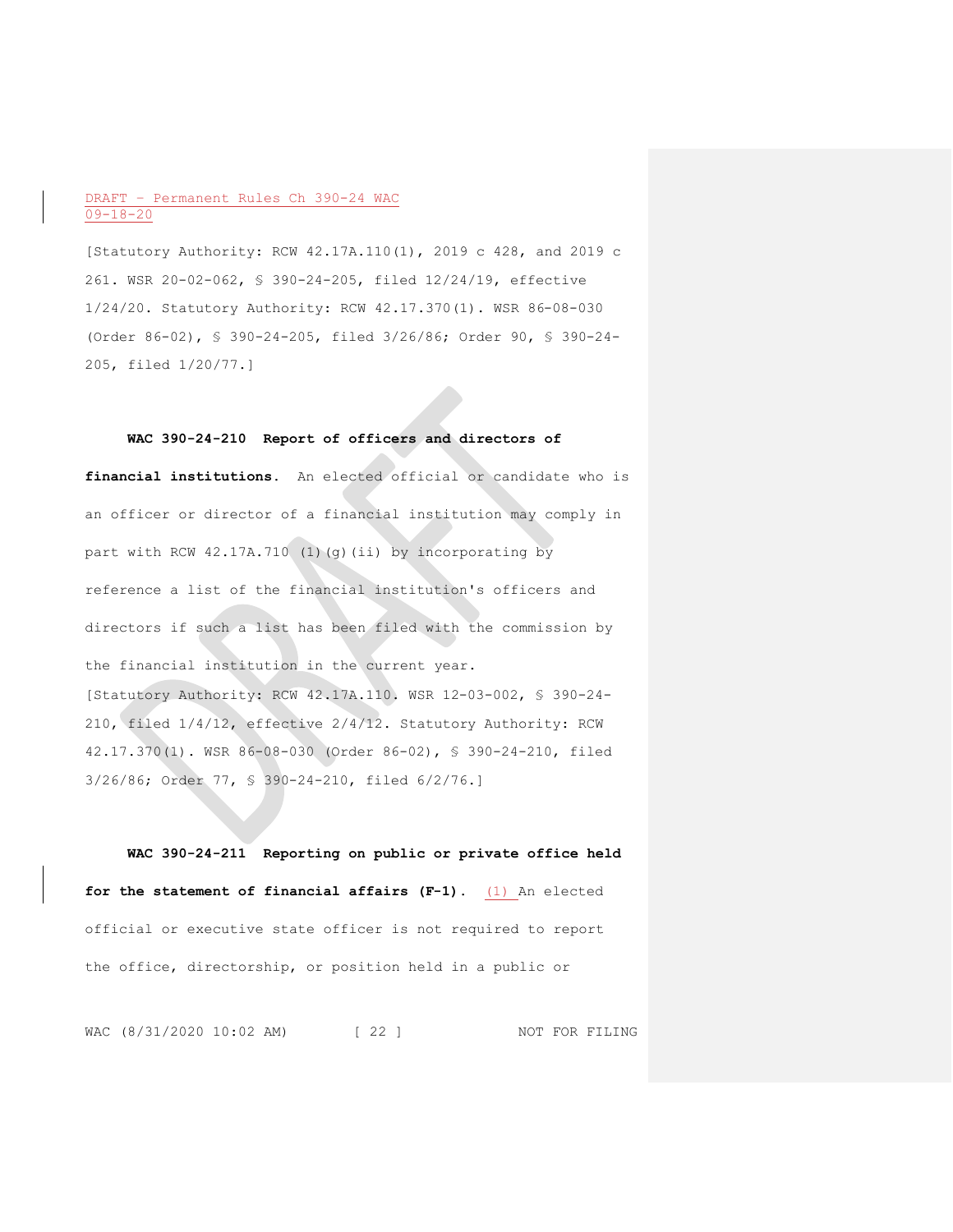private office for service on a governmental board, commission, association, or functional equivalent, when such service is part of the elected official's or executive state officer's official duties.

(2) Such "official duties" may include service in an elected position of a board, commission, or association, of which general membership in such organization is part of the official's or officer's official duties.

[Statutory Authority: RCW 42.17A.110(1), 2019 c 428, and 2019 c 261. WSR 20-02-062, § 390-24-211, filed 12/24/19, effective 1/24/20.]

**WAC 390-24-301 Changes in dollar amounts of reporting thresholds and code values for the statement of financial affairs (F-1).** Pursuant to the commission's authority in RCW 42.17A.125 to revise the monetary reporting thresholds and code values found in chapter 42.17A RCW to reflect changes in

economic conditions, the following revisions are made:

| <b>Statutory</b><br><b>Section</b> | <b>Subject Matter</b> | <b>Amount Enacted</b><br>or Last Revised | <b>Revision Effective</b><br><b>January 12, 2015</b> |
|------------------------------------|-----------------------|------------------------------------------|------------------------------------------------------|
| .710(1)(b)                         | <b>Bank Accounts</b>  | \$20,000                                 | \$24,000                                             |
| .710(1)(b)                         | Other Intangibles     | \$2,000                                  | \$2,400                                              |
| .710(1)(c)                         | Creditors             | \$2,000                                  | \$2,400                                              |
| .710(1)(f)                         | Compensation          | \$2,000                                  | \$2,400                                              |

WAC (8/31/2020 10:02 AM) [ 23 ] NOT FOR FILING

**Commented [SF9]:** This change responds to customer service inquiries whether an official's appointment to an organization (such as the Superior Court Judges Ass'n) as part of the judge's official duties, includes appointed or elected service on the Board of such organization for purposes of this exemption.

**Commented [SF10R9]:** The proposed language added under "(b)" was removed after further consideration and feedback and is not recommended for these rules. That was intended to clarify whether a person filling a delegated position on a board would have to file an F-1. It doesn't fit into this section. Furthermore, it's a very particular circumstance and not really ripe for specific rulemaking. Here is the language from the previous draft: "(b) Service on a board, commission, or association, as the designee of an elected or appointed member of such organization, where such designation is authorized by the organization, and

where the designee serves as an agent or representative of the elected or appointed member."